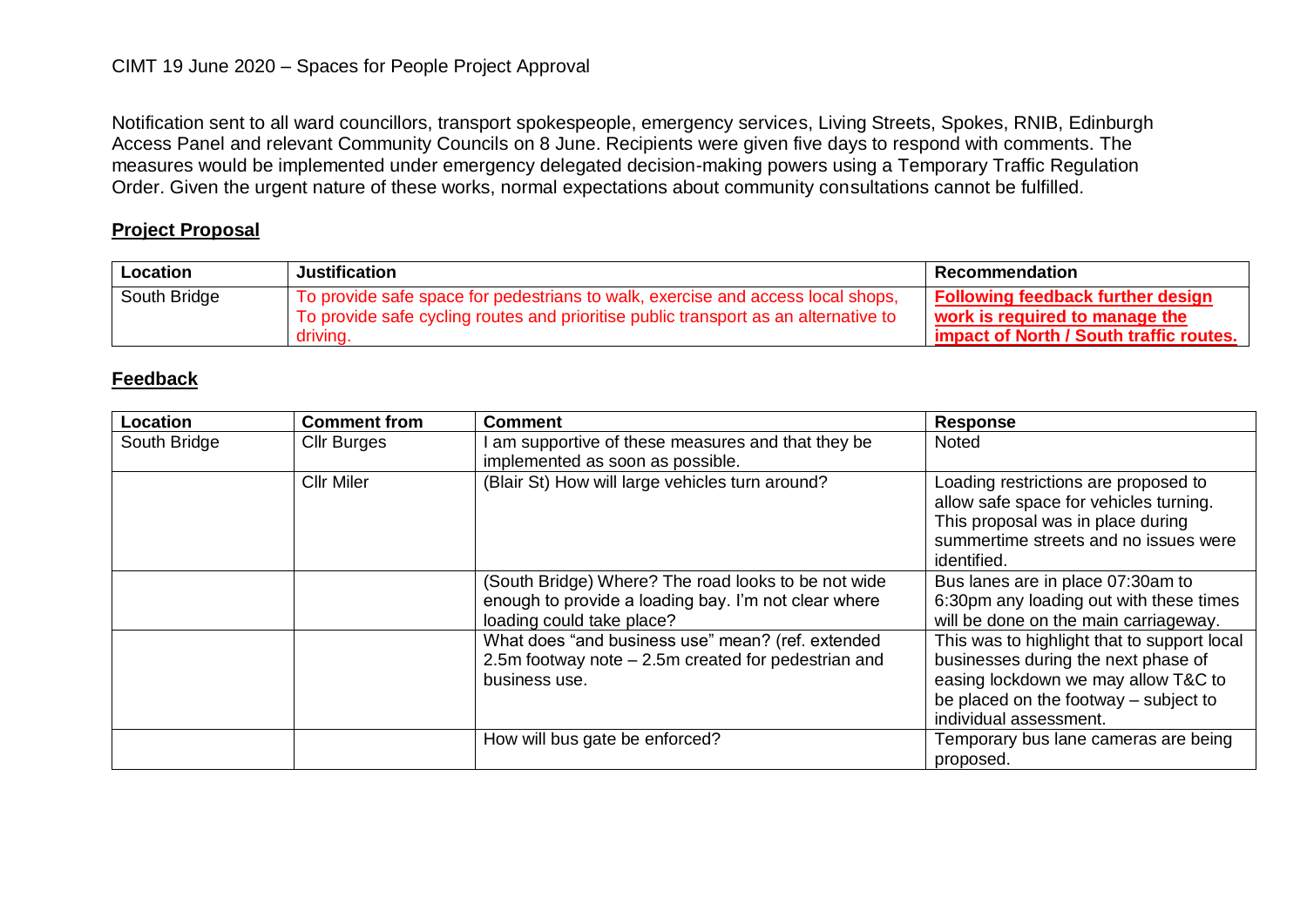|                   | (chamber st loading area) Can more information be<br>shared about how this will operate and where is the zone<br>that it covers?                                                                                                                                                                                                                                                                                                                                                                                                                                                                                                                                                                                                                                                                                                         | It is proposed that loading space be<br>created to accommodate deliveries to<br>businesses on South Bridge that need to<br>happen during the bus lane operational<br>hours. At present it would extend to the<br>junction of Guthrie Street, but this will be<br>reviewed and extended if required.                                                                                                                       |
|-------------------|------------------------------------------------------------------------------------------------------------------------------------------------------------------------------------------------------------------------------------------------------------------------------------------------------------------------------------------------------------------------------------------------------------------------------------------------------------------------------------------------------------------------------------------------------------------------------------------------------------------------------------------------------------------------------------------------------------------------------------------------------------------------------------------------------------------------------------------|---------------------------------------------------------------------------------------------------------------------------------------------------------------------------------------------------------------------------------------------------------------------------------------------------------------------------------------------------------------------------------------------------------------------------|
| <b>Cllr Mowat</b> | Loading the covering email notes that that hours that<br>loading is permitted will be changed to 1830 to 0730<br>although there is a small amount of loading on Chambers<br>Street which I presume will operate outwith these<br>hours. I am concerned about how this will be enforced<br>and communicated to the businesses and whether there<br>is any understanding about these small independent<br>businesses operate. Many of these are licensed<br>premises and without understanding the requirements of<br>the business it is difficult to make as assessment of how<br>this will impact on their trading. I don't see any<br>consultation with the Licensing Department of the<br>Council who would be able to provide more information<br>on this and indeed contacts for individual businesses to<br>better understand this. | It is proposed that loading space be<br>created to accommodate deliveries to<br>businesses on South Bridge that need to<br>happen during the bus lane operational<br>hours. At present it would extend to the<br>junction of Guthrie Street, but this will be<br>reviewed and extended if required.<br>30mins loading will be permitted and<br>enforcement will be carried out by NSL.                                    |
|                   | These proposals are brought separately from the<br>proposals to install a bus gate on North Bridge, close<br>Waverley Bridge to traffic and there is no indication that<br>the cumulative effect of these closures has been<br>assessed or modelled. Without this information it is<br>impossible to comment on the overall effect this will have<br>on the network                                                                                                                                                                                                                                                                                                                                                                                                                                                                      | The additional disruption to vehicle traffic<br>is necessary to create safe space for<br>more vulnerable road users such as<br>pedestrians and cyclists, whilst still<br>allowing access for public transport.<br>All temporary measures will be monitored<br>and if required changes to the restrictions<br>may have to be made at a later date in<br>line with any decisions made by the<br><b>Scottish Government.</b> |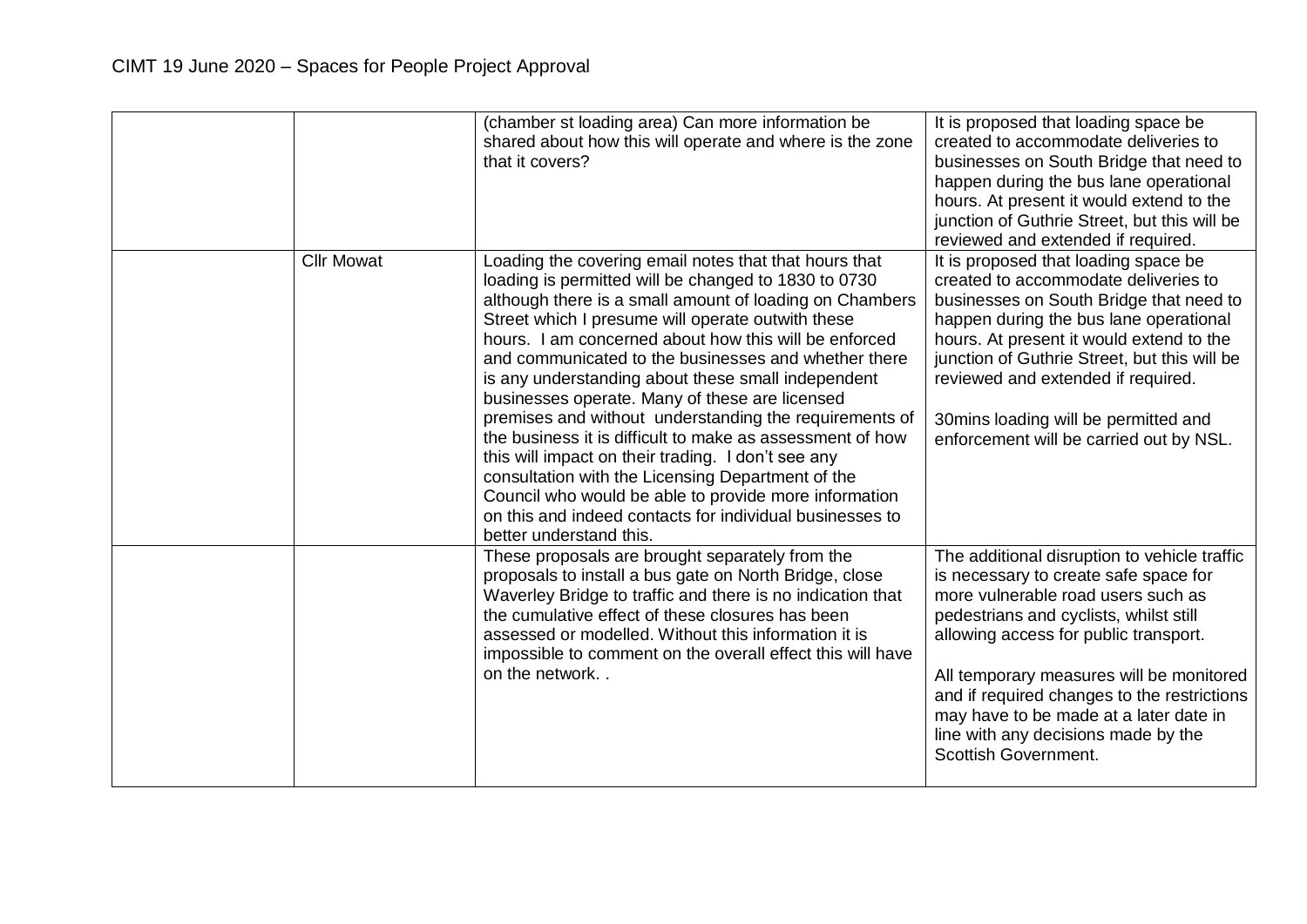|                             |                                                                                                                                                                                                                                                                                                                                                                                                                                                          | It should also be noted that it is<br>necessary to reduce traffic volumes on<br>these routes in order to widen the<br>footways to create safe spaces for<br>pedestrians, as without these traffic<br>restrictions it is likely that congestion<br>would occur. Therefore it is about finding<br>the right balance to suit all users                                                                                                                                                                                                                                                                                                                                                                                                                       |
|-----------------------------|----------------------------------------------------------------------------------------------------------------------------------------------------------------------------------------------------------------------------------------------------------------------------------------------------------------------------------------------------------------------------------------------------------------------------------------------------------|-----------------------------------------------------------------------------------------------------------------------------------------------------------------------------------------------------------------------------------------------------------------------------------------------------------------------------------------------------------------------------------------------------------------------------------------------------------------------------------------------------------------------------------------------------------------------------------------------------------------------------------------------------------------------------------------------------------------------------------------------------------|
|                             | Under the proposals access to the station from the south<br>of the city is preserved but it is essentially prohibited from<br>the north without a significant detour which will add traffic<br>to what is likely to be congested streets. The only option<br>is to use Calton Road which will significantly increase<br>traffic on this route. The cost of taxis will also be<br>significantly increased for trips to the north and east of<br>the city. | The additional disruption to vehicle traffic<br>is necessary to create safe space for<br>more vulnerable road users such as<br>pedestrians and cyclists, whilst still<br>allowing access for public transport.<br>All temporary measures will be monitored<br>and if required changes to the restrictions<br>may have to be made at a later date in<br>line with any decisions made by the<br>Scottish Government.<br>It should also be noted that it is<br>necessary to reduce traffic volumes on<br>these routes in order to widen the<br>footways to create safe spaces for<br>pedestrians, as without these traffic<br>restrictions it is likely that congestion<br>would occur. Therefore it is about finding<br>the right balance to suit all users |
| Cllr Mowat / Cllr<br>Webber | Has any consideration been given to making the Mound/<br>Bank St / George IV bridge and North and South Bridges<br>one way in each direction so a single lane of traffic can<br>move through the centre of the road with additional<br>provision for pedestrians and cyclists at the sides which<br>would permit slow traffic through the centre and prevent                                                                                             | This is one of many proposals that are<br>currently being considered and a further<br>review of North/South Bridge is being<br>carried out.                                                                                                                                                                                                                                                                                                                                                                                                                                                                                                                                                                                                               |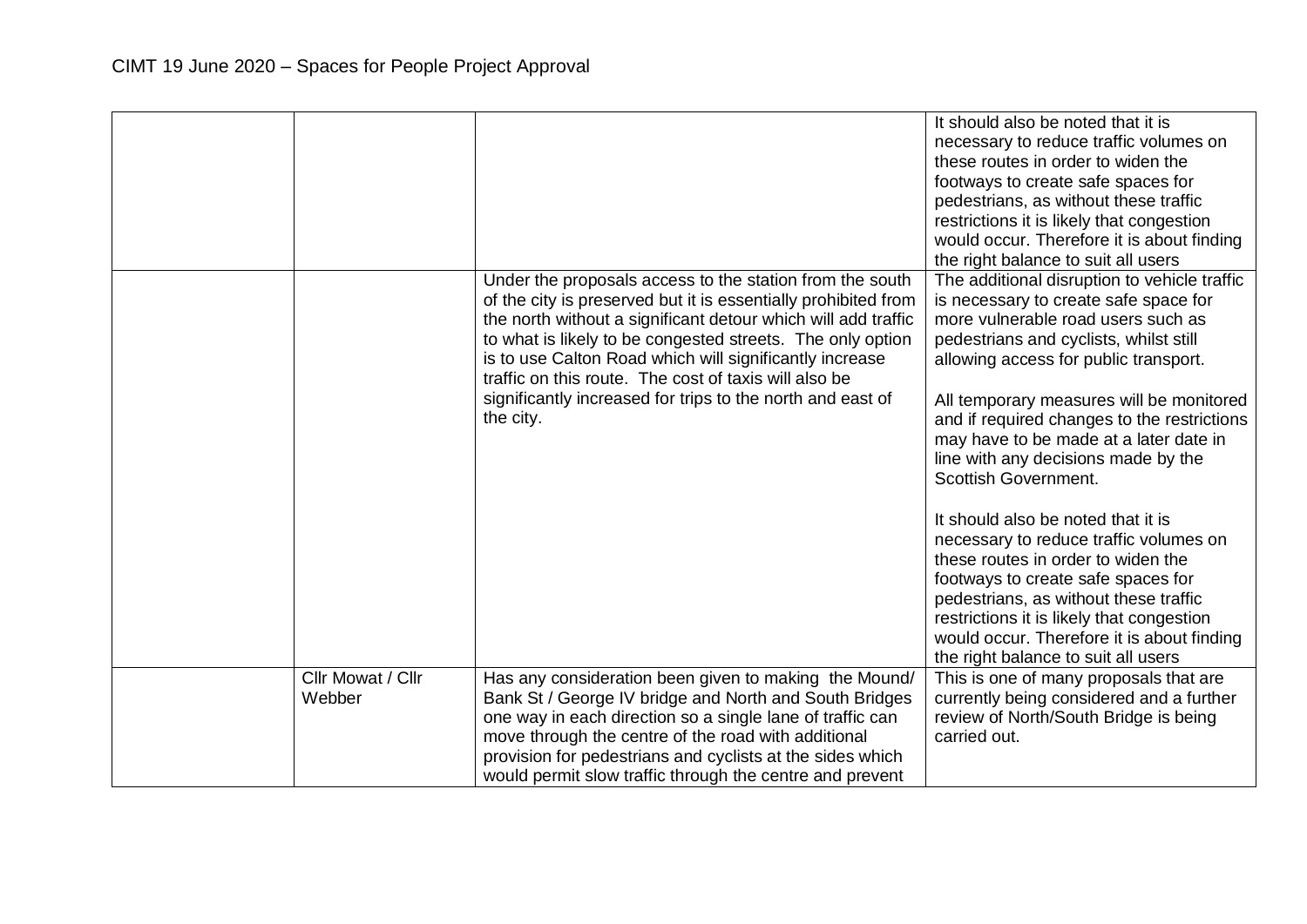|                    | the displacement of vehicles onto smaller ancient<br>streets?                                                                                                                                                                                                                                                                                                                                                                                                                                                                                                                                                                                                                                                |                                                                                                                                                                                                                                                                                                                                                                                                                                                                                                                                                                                                                                                                                                                                                           |
|--------------------|--------------------------------------------------------------------------------------------------------------------------------------------------------------------------------------------------------------------------------------------------------------------------------------------------------------------------------------------------------------------------------------------------------------------------------------------------------------------------------------------------------------------------------------------------------------------------------------------------------------------------------------------------------------------------------------------------------------|-----------------------------------------------------------------------------------------------------------------------------------------------------------------------------------------------------------------------------------------------------------------------------------------------------------------------------------------------------------------------------------------------------------------------------------------------------------------------------------------------------------------------------------------------------------------------------------------------------------------------------------------------------------------------------------------------------------------------------------------------------------|
| <b>Cllr Webber</b> | loading is permitted will be changed to 1830 to 0730<br>1. how this will be enforced and communicated to<br>the businesses and whether there is any<br>understanding about these small independent<br>businesses operate.<br>2. Many of these are licensed premises so have you<br>asked how this will impact on their trading.                                                                                                                                                                                                                                                                                                                                                                              | It is proposed that loading space be<br>created to accommodate deliveries to<br>businesses on South Bridge that need to<br>happen during the bus lane operational<br>hours. At present it would extend to the<br>junction of Guthrie Street, but this will be<br>reviewed and extended if required.<br>30mins loading will be permitted and<br>enforcement will be carried out by NSL.                                                                                                                                                                                                                                                                                                                                                                    |
|                    | These proposals are brought separately from the<br>proposals to install a bus gate on North Bridge, close<br>Waverley Bridge to traffic. I have flagged this concern on<br>numerous occasions and also a "network impact study" is<br>often referred to by officers as having been carried out,<br>yet this is yet to be shared with me or anyone from my<br>group at the Council. I have serious concerns and have<br>made these representations consistently at<br>committee. Please can I see the impact analysis. What<br>is cumulative impact of these closures? Ultimately traffic<br>will then all be funnelled onto Lothian Road and use<br>various circuitous routes to try and find its way north. | The additional disruption to vehicle traffic<br>is necessary to create safe space for<br>more vulnerable road users such as<br>pedestrians and cyclists, whilst still<br>allowing access for public transport.<br>All temporary measures will be monitored<br>and if required changes to the restrictions<br>may have to be made at a later date in<br>line with any decisions made by the<br>Scottish Government.<br>It should also be noted that it is<br>necessary to reduce traffic volumes on<br>these routes in order to widen the<br>footways to create safe spaces for<br>pedestrians, as without these traffic<br>restrictions it is likely that congestion<br>would occur. Therefore it is about finding<br>the right balance to suit all users |
|                    | Can PHC use the various bus gates as black cabs can                                                                                                                                                                                                                                                                                                                                                                                                                                                                                                                                                                                                                                                          | No, only black cab taxis are permitted to<br>use bus lanes under current guidance.                                                                                                                                                                                                                                                                                                                                                                                                                                                                                                                                                                                                                                                                        |
|                    | All of these measures force traffic off the roads designed<br>to connect the north and south of the city and onto the                                                                                                                                                                                                                                                                                                                                                                                                                                                                                                                                                                                        | The additional disruption to vehicle traffic<br>is necessary to create safe space for                                                                                                                                                                                                                                                                                                                                                                                                                                                                                                                                                                                                                                                                     |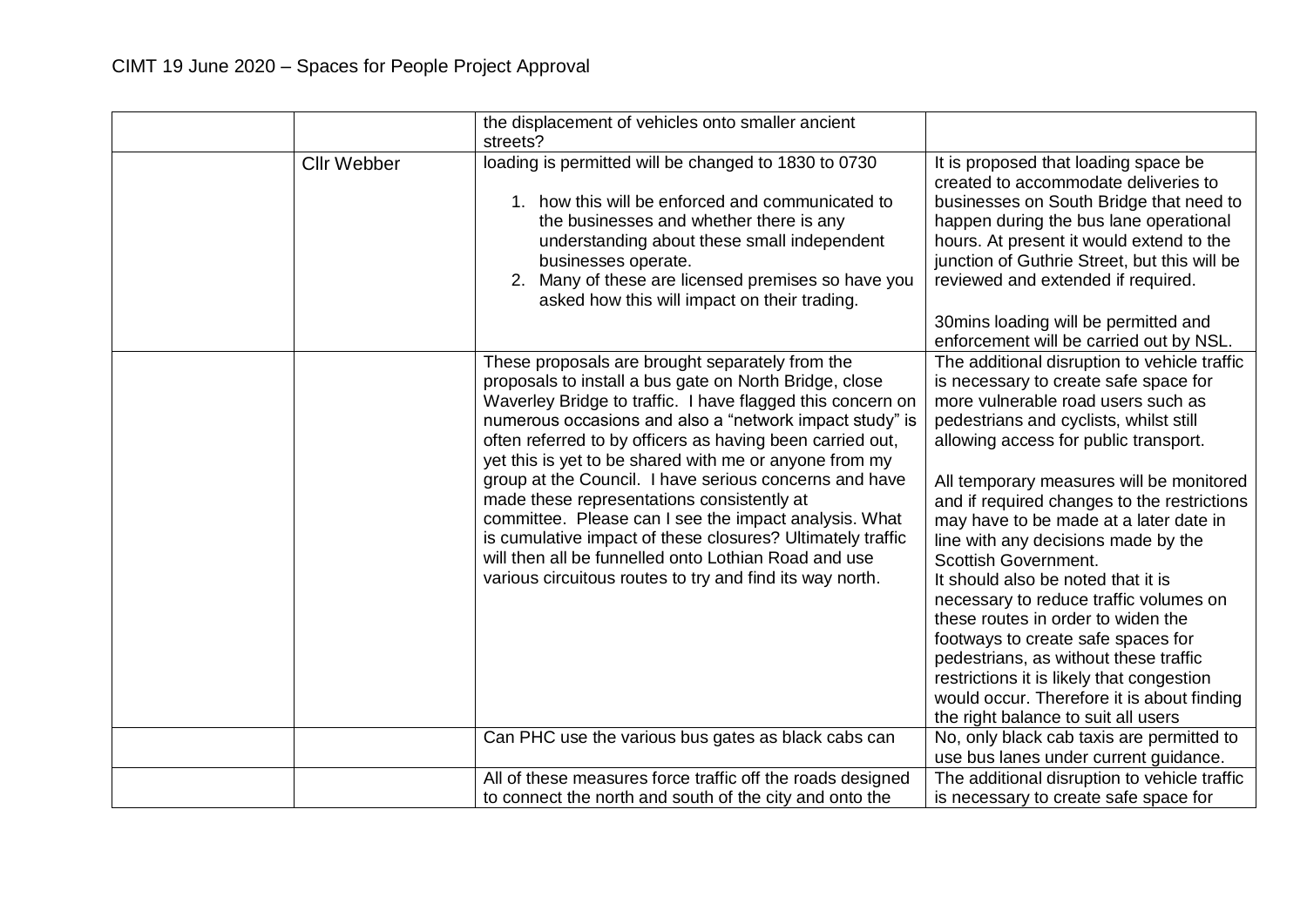|                       | roads that are the smaller, and on narrower streets,<br>unsuitable for the larger volumes                                                                                                                                                                                                                                              | more vulnerable road users such as<br>pedestrians and cyclists, whilst still<br>allowing access for public transport.<br>All temporary measures will be monitored<br>and if required changes to the restrictions<br>may have to be made at a later date in<br>line with any decisions made by the<br><b>Scottish Government.</b>                                                                                                                                                                                                                                                                                                                                                                                                                                 |
|-----------------------|----------------------------------------------------------------------------------------------------------------------------------------------------------------------------------------------------------------------------------------------------------------------------------------------------------------------------------------|------------------------------------------------------------------------------------------------------------------------------------------------------------------------------------------------------------------------------------------------------------------------------------------------------------------------------------------------------------------------------------------------------------------------------------------------------------------------------------------------------------------------------------------------------------------------------------------------------------------------------------------------------------------------------------------------------------------------------------------------------------------|
| <b>Living Streets</b> | We are unsure of the traffic implications of the bus gates,<br>not only on the Mound but also on South Bridge, and<br>want to be assured that there will not be adverse<br>unintended consequences for pedestrians and their<br>safety as a result of diverted traffic (for example on<br>Market Street, Cowgate, Jeffrey Street etc). | The additional disruption to vehicle traffic<br>is necessary to create safe space for<br>more vulnerable road users such as<br>pedestrians and cyclists, whilst still<br>allowing access for public transport.<br>All temporary measures will be monitored<br>and if required changes to the restrictions<br>may have to be made at a later date in<br>line with any decisions made by the<br><b>Scottish Government.</b><br>It should also be noted that it is<br>necessary to reduce traffic volumes on<br>these routes in order to widen the<br>footways to create safe spaces for<br>pedestrians, as without these traffic<br>restrictions it is likely that congestion<br>would occur. Therefore it is about finding<br>the right balance to suit all users |
|                       | We are also unsure of the impact of the bus gates on<br>disabled people using their private cars, private hire cars<br>etc. We want to be assured that access to/from the<br>normal footway to temporary footways is planned<br>carefully to maximise accessibility, especially at bus<br>stops.                                       | Dispensation for blue badge access<br>through bus gates will be considered.<br>Only "black cab" taxis are permitted to<br>use bus lanes under current guidance                                                                                                                                                                                                                                                                                                                                                                                                                                                                                                                                                                                                   |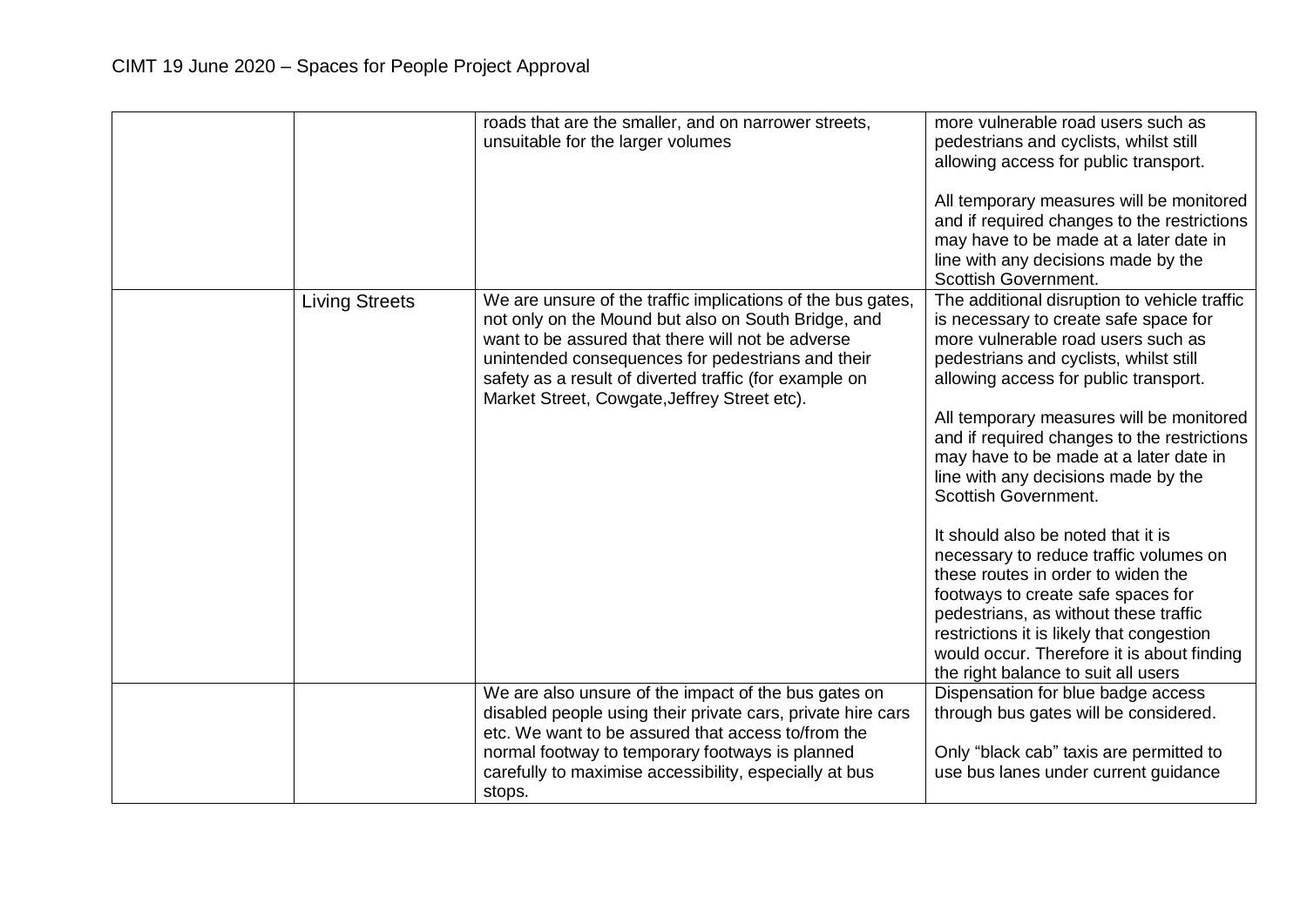|                                  | We would like to be sure that pedestrians get real priority<br>at all signalled junctions such as Mound/Hanover<br>St/Princes St and at the High Street.<br>We assume full decluttering will take place (especially on                                                                                                                      | Traffic signal timings will be adjusted<br>where possible to provide this request.<br>Decluttering will be carried out on all                                                                                                                                                                                                                                                                      |
|----------------------------------|---------------------------------------------------------------------------------------------------------------------------------------------------------------------------------------------------------------------------------------------------------------------------------------------------------------------------------------------|----------------------------------------------------------------------------------------------------------------------------------------------------------------------------------------------------------------------------------------------------------------------------------------------------------------------------------------------------------------------------------------------------|
|                                  | problematic areas like Hanover Street) including<br>excessive and poorly maintained phone kiosks                                                                                                                                                                                                                                            | streets. However it may not be possible<br>to remove items such as phone boxes at<br>this time.                                                                                                                                                                                                                                                                                                    |
| Spokes                           | In most respects this is a welcome and well thought-out<br>set of proposals, which have given consideration to<br>walking, cycling and public transport. In particular, we<br>welcome the reduction in general traffic provided by the<br>bus gates across these proposals and the segregated<br>cycle lanes on most of the roads affected. | <b>Noted</b>                                                                                                                                                                                                                                                                                                                                                                                       |
|                                  | Our main concern in these proposals is the lack of<br>segregated cycle lanes on South Bridge and we ask the<br>Council to consider our alternative proposal. We<br>consider the present proposals to be possibly dangerous,<br>and certainly a deterrent to many novice, nervous and/or<br>potential cyclists.                              | Whilst the majority of the footway along<br>South bridge is 3m wide, the footways<br>are often heavily congested with<br>pedestrians, this is also an issue at the<br>bus stop locations. Therefore it was<br>agree that widening the footways was the<br>priority at this location.<br>By introducing a bus lane this will reduce<br>the volume of vehicles using the route<br>during peak hours. |
|                                  | Please lengthen the ASL box to maintain capacity at the<br><b>Chambers Street junction</b>                                                                                                                                                                                                                                                  | This will be considered during the<br>detailed design.                                                                                                                                                                                                                                                                                                                                             |
| <b>Edinburgh Access</b><br>Panel | Pedestrians and wheelchair users must be protected<br>from cyclists with as much segregation as possible.                                                                                                                                                                                                                                   | The proposed cycle lane is located on<br>the carriageway along side an extended<br>footway. This leaves the existing footway<br>available for disabled users to travel<br>safely.                                                                                                                                                                                                                  |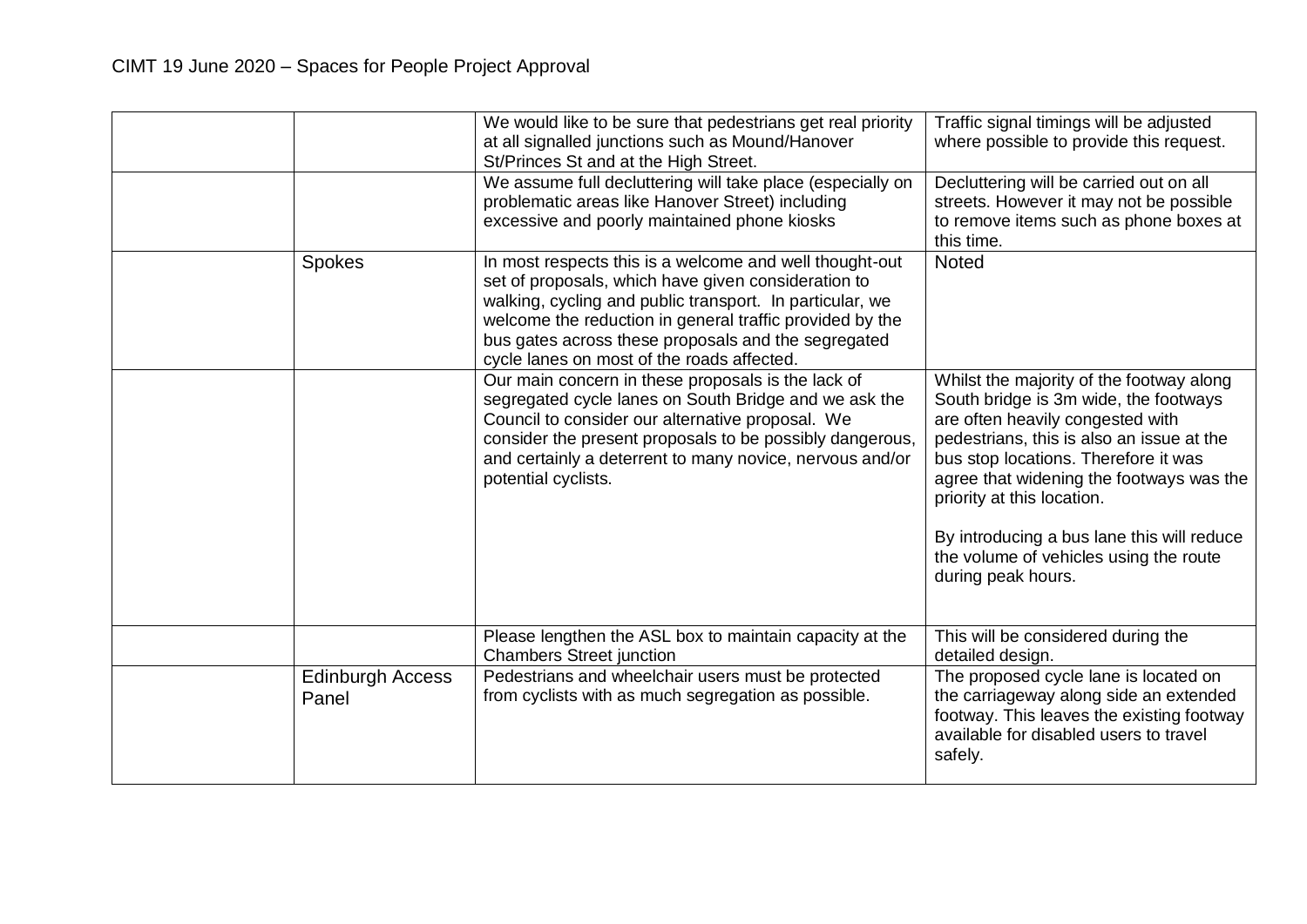|        |                                                                                                                                                                                                                                                                                                                                                                                                                                                                                                                                                                                                                                                                                                                                   | Proposals are being developed to<br>resolve these concerns at bus stops.                                                                                                                                                                                                                                                                                                                                                                                                                                                                                                                                                |
|--------|-----------------------------------------------------------------------------------------------------------------------------------------------------------------------------------------------------------------------------------------------------------------------------------------------------------------------------------------------------------------------------------------------------------------------------------------------------------------------------------------------------------------------------------------------------------------------------------------------------------------------------------------------------------------------------------------------------------------------------------|-------------------------------------------------------------------------------------------------------------------------------------------------------------------------------------------------------------------------------------------------------------------------------------------------------------------------------------------------------------------------------------------------------------------------------------------------------------------------------------------------------------------------------------------------------------------------------------------------------------------------|
|        | Measures must be in place to slow cyclists down at<br>places where segregation from pedestrians is impossible<br>- eg at floating bus stops and pedestrian crossing points.                                                                                                                                                                                                                                                                                                                                                                                                                                                                                                                                                       | It is proposed that cyclists use the<br>existing carriageway on South Bridge.                                                                                                                                                                                                                                                                                                                                                                                                                                                                                                                                           |
|        |                                                                                                                                                                                                                                                                                                                                                                                                                                                                                                                                                                                                                                                                                                                                   | Proposals are being developed to<br>resolve these concerns at bus stops.                                                                                                                                                                                                                                                                                                                                                                                                                                                                                                                                                |
|        | Blue badge holders who have no practicable option but<br>to use their cars must be provided with a level of access<br>to destinations in restricted roads at least equal to the<br>level of access available to them before these<br>emergency measures. This is particularly important on<br>George IV Bridge and South Bridge. Blue badge holders<br>must have equal access to the shops, cafes etc<br>compared with everyone else.                                                                                                                                                                                                                                                                                             | Dispensation for blue badge access<br>through bus gates will be considered.                                                                                                                                                                                                                                                                                                                                                                                                                                                                                                                                             |
|        | Please ensure that road and pavement surfaces are well<br>maintained.                                                                                                                                                                                                                                                                                                                                                                                                                                                                                                                                                                                                                                                             | Footways and carriageways are being<br>inspected and defects will be repaired in<br>line with our code of practice                                                                                                                                                                                                                                                                                                                                                                                                                                                                                                      |
| Public | The proposals you have suggested for The Mound will<br>almost certainly have significant traffic consequences<br>across the wider city which must be formally reviewed<br>before implementing these measures. For example, :<br>If vehicle traffic is severely restricted going from<br>$\bullet$<br>Hanover Street to The Mound and beyond, the<br>only routes available for North to South (and vice<br>versa) traffic will be :<br>Up Broughton Street and around Picardy Place - I<br>presume this will be closed for years to facilitate<br>the tramworks.<br>Along Queen Street, around Charlotte Square<br>and up Lothian Road - in the recent past, Lothian<br>Road has been the subject of traffic calming<br>proposals. | The additional disruption to vehicle traffic<br>is necessary to create safe space for<br>more vulnerable road users such as<br>pedestrians and cyclists, whilst still<br>allowing access for public transport.<br>All temporary measures will be monitored<br>and if required changes to the restrictions<br>may have to be made at a later date in<br>line with any decisions made by the<br>Scottish Government.<br>It should also be noted that it is<br>necessary to reduce traffic volumes on<br>these routes in order to widen the<br>footways to create safe spaces for<br>pedestrians, as without these traffic |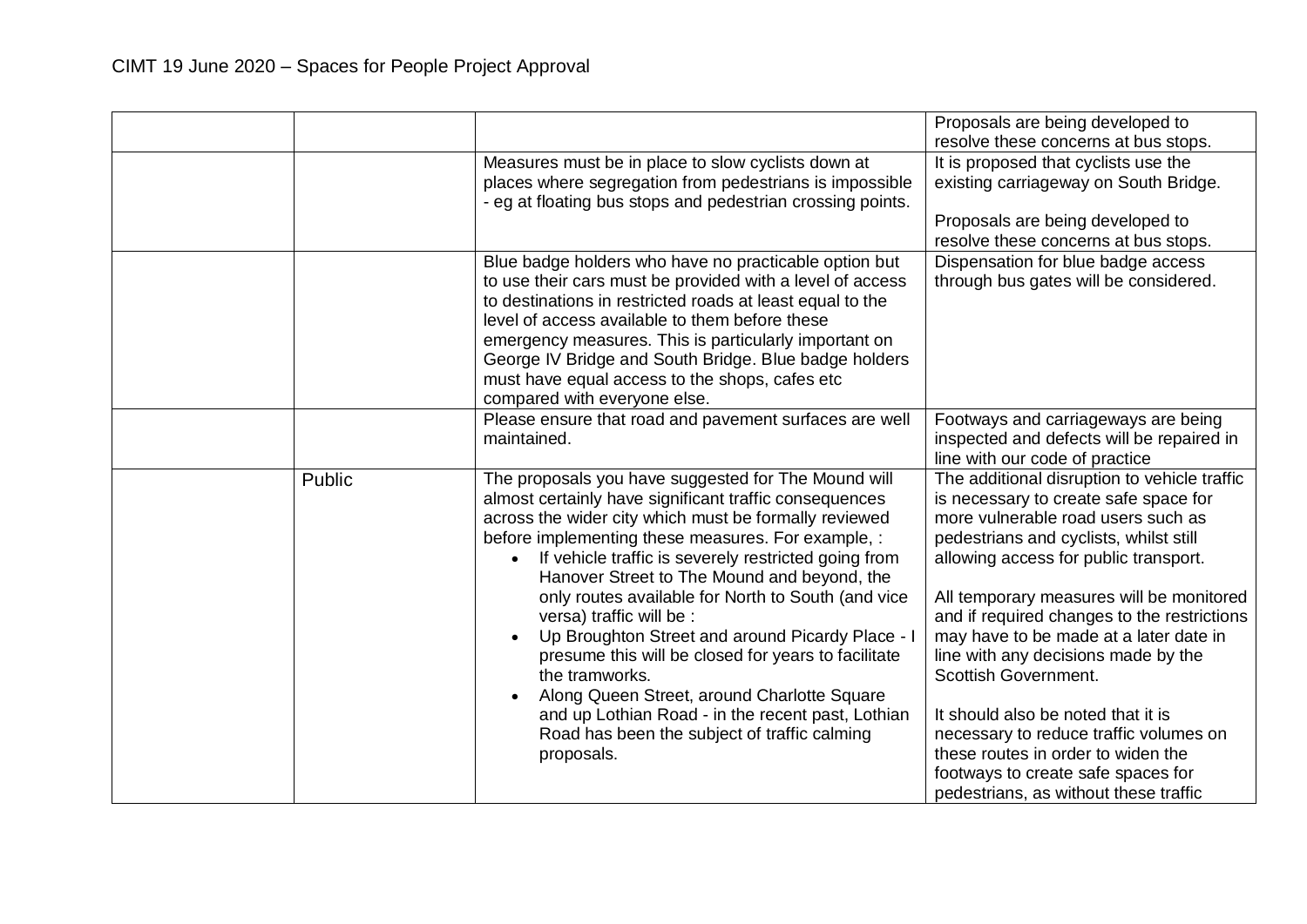|        | Based on my understanding, you are effectively making it<br>impossible to cross the city by car despite there being<br>obvious requirements for such transport                                                                             | restrictions it is likely that congestion<br>would occur. Therefore it is about finding<br>the right balance to suit all users                                                                                                                                                                                                        |
|--------|--------------------------------------------------------------------------------------------------------------------------------------------------------------------------------------------------------------------------------------------|---------------------------------------------------------------------------------------------------------------------------------------------------------------------------------------------------------------------------------------------------------------------------------------------------------------------------------------|
| Public | reduced to two lanes and with widened pedestrian space,<br>is acceptable, although I would be interested to see the<br>associated predictions for traffic displacement which<br>presumably have been undertaken as part of the<br>exercise | It has not been possible to traffic model<br>these temporary measures at this stage<br>however all temporary measures will be<br>monitored and if required changes to the<br>restrictions may have to be made at a<br>later date in line with any changes made<br>by the Scottish Government that will<br>impact on the road network. |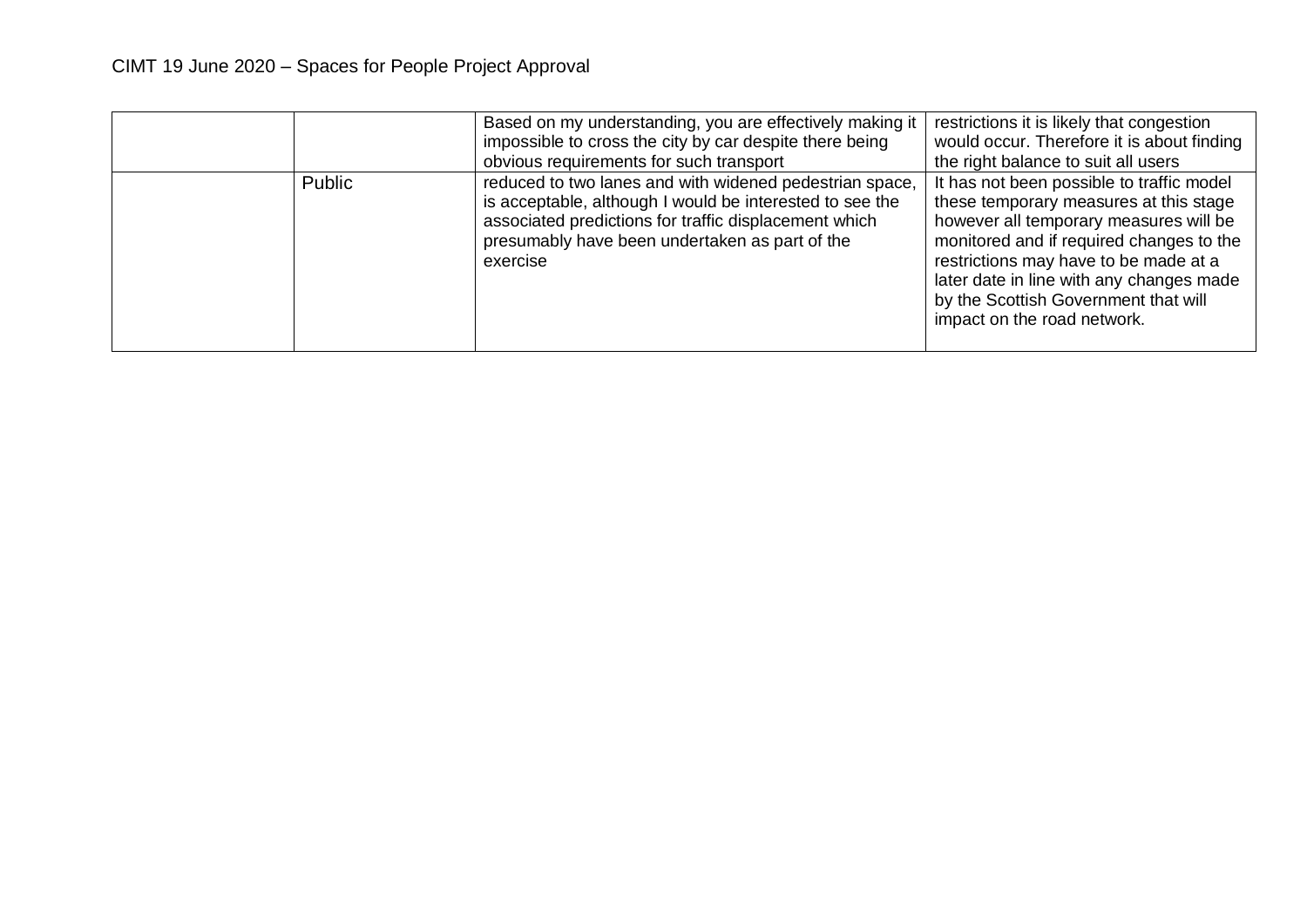# **Project Proposal**

| Location            | <b>Justification</b>                                                                                                                                                               | <b>Ⅰ Recommendation</b>                |
|---------------------|------------------------------------------------------------------------------------------------------------------------------------------------------------------------------------|----------------------------------------|
| <b>Forrest Road</b> | To provide safe space for pedestrians to walk, exercise and access local shops.<br>To provide safe cycling routes and prioritise public transport as an alternative to<br>driving. | <b>Proceed with temporary measures</b> |

| Location            | <b>Comment from</b>   | <b>Comment</b>                                                                                                                                                                                                                                                                                                                                                                                                                                                                                                                                                                                                               | <b>Response</b>                                                                    |
|---------------------|-----------------------|------------------------------------------------------------------------------------------------------------------------------------------------------------------------------------------------------------------------------------------------------------------------------------------------------------------------------------------------------------------------------------------------------------------------------------------------------------------------------------------------------------------------------------------------------------------------------------------------------------------------------|------------------------------------------------------------------------------------|
| <b>Forrest Road</b> | <b>Cllr Burges</b>    | am supportive of these measures and that they be<br>implemented as soon as possible.                                                                                                                                                                                                                                                                                                                                                                                                                                                                                                                                         | <b>Noted</b>                                                                       |
|                     | <b>Cllr Miller</b>    | We will need more than bolt down kerbs on this street<br>because it already suffers from vehicles using the<br>cobbled areas as places to put vehicles both cars and<br>vans. We have to install more segregation in this street<br>to prevent vehicles from driving across the cycle lane<br>and endangering those using it. I expect to see a change<br>in the design here to using something that is not possible<br>to drive over or move, for example water filled plastic or<br>planters. I accept that this will require space in the road<br>but this is a requirement to ensure that the lane will be<br>respected. | The proposed segregation units will have<br>bollards/wands incorporated into them. |
|                     |                       | What is being done to remove or relocate or at least<br>harmonise the placement of items on the footway in this<br>street which has a lot of items placed on it currently.                                                                                                                                                                                                                                                                                                                                                                                                                                                   | Decluttering will be carried out on all<br>streets.                                |
|                     |                       | (North of ped crossing) This cycle lane should be<br>changed to mandatory and segregated with kerbs and<br>wands. If not then people in the lane will be at risk from<br>vehicle drivers entering the lane.                                                                                                                                                                                                                                                                                                                                                                                                                  | This will be reviewed during the detailed<br>design stage.                         |
|                     | <b>Living Streets</b> | We would like to be sure that pedestrians get real priority<br>at all signalled junctions such as Mound/Hanover<br>St/Princes St and at the High Street.                                                                                                                                                                                                                                                                                                                                                                                                                                                                     | Traffic signal timings will be adjusted<br>where possible to provide this request. |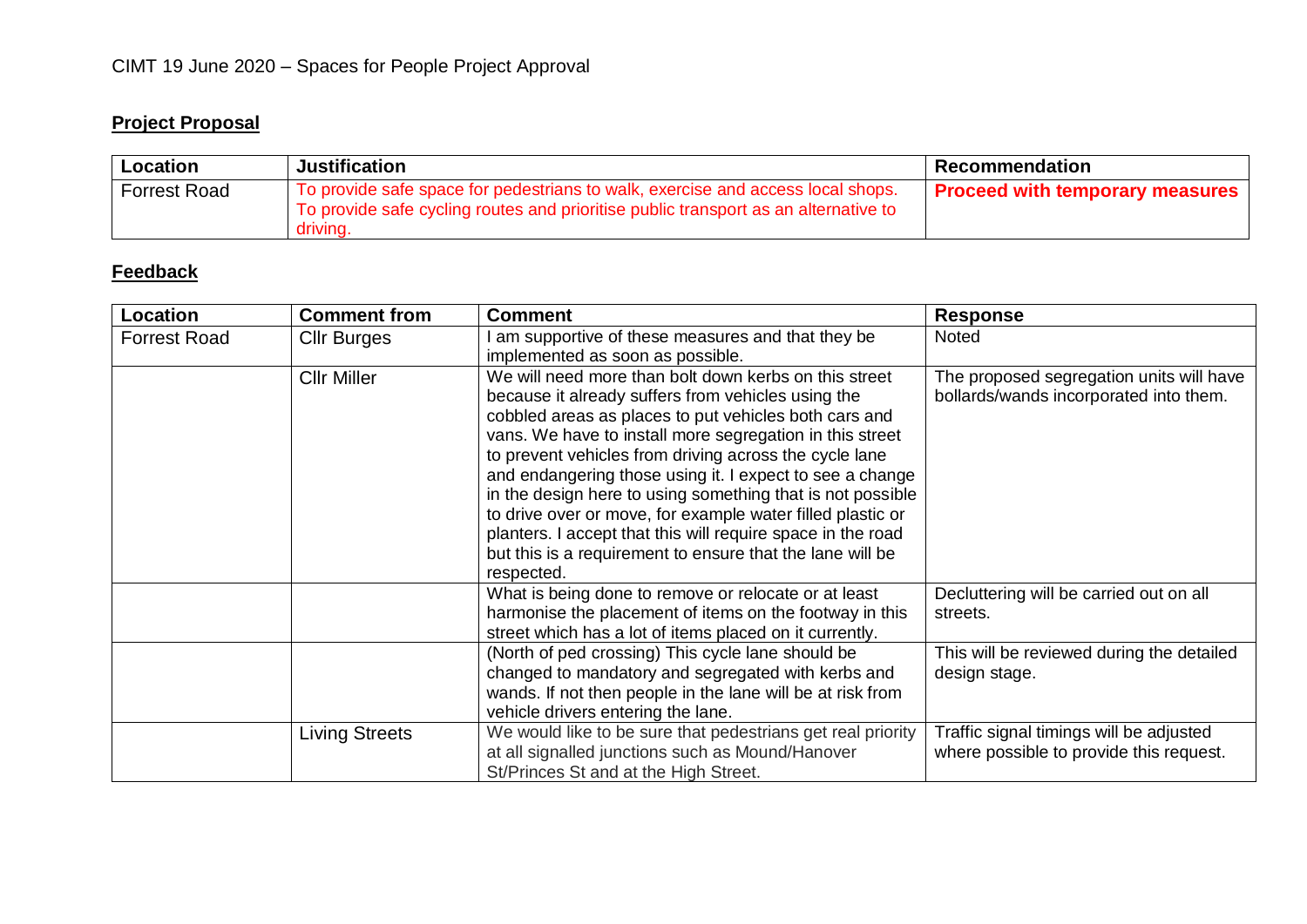|                                  | We assume full decluttering will take place (especially on<br>problematic areas like Hanover Street) including<br>excessive and poorly maintained phone kiosks                                                                                                                                                                                                                                                                                                                                                                                                                                                                                                                                                                          | Decluttering will be carried out on all<br>streets.                                                                                                                                                                                                           |
|----------------------------------|-----------------------------------------------------------------------------------------------------------------------------------------------------------------------------------------------------------------------------------------------------------------------------------------------------------------------------------------------------------------------------------------------------------------------------------------------------------------------------------------------------------------------------------------------------------------------------------------------------------------------------------------------------------------------------------------------------------------------------------------|---------------------------------------------------------------------------------------------------------------------------------------------------------------------------------------------------------------------------------------------------------------|
| <b>Spokes</b>                    | Appropriately located gaps will require to be provided in<br>the segregation barrier:<br>a) at the south end of Forrest Road to allow cyclists<br>coming from Teviot Place to enter the cycle lane<br>b) for cyclists heading from Candlemaker Row to Bristo<br>Street.                                                                                                                                                                                                                                                                                                                                                                                                                                                                 | This will be reviewed during the detailed<br>design stage.                                                                                                                                                                                                    |
|                                  | Please apply kerb segregation to mandatory lane<br>between bus stop and the traffic signals                                                                                                                                                                                                                                                                                                                                                                                                                                                                                                                                                                                                                                             | This will be reviewed during the detailed<br>design stage.                                                                                                                                                                                                    |
| <b>Edinburgh Access</b><br>Panel | Pedestrians and wheelchair users must be protected<br>from cyclists with as much segregation as possible. We<br>are particularly concerned about the layout for George IV<br>Bridge which apparently involves a cycle path separated<br>only by a painted line from the footway. This sort of<br>design is unsafe for pedestrians, especially those with a<br>vision impairment who rely on a level-change in order to<br>be able to use a guide dog safely. As a comparison,<br>blind pedestrians are effectively excluded from the Leith<br>Walk pavements because they are separated from the<br>cycle paths only by a tactile strip, not by a level-change.<br>In summary, cycle paths must be on the roadway, not<br>the pavement. | The proposed cycle lane is located on<br>the carriageway along side an extended<br>footway. This leaves the existing footway<br>available for disabled users to travel<br>safely.<br>Proposals are being developed to<br>resolve these concerns at bus stops. |
|                                  | Measures must be in place to slow cyclists down at<br>places where segregation from pedestrians is impossible<br>- eg at floating bus stops and pedestrian crossing points.                                                                                                                                                                                                                                                                                                                                                                                                                                                                                                                                                             | Proposals are being developed to<br>resolve these concerns at bus stops.                                                                                                                                                                                      |
|                                  | Blue badge holders who have no practicable option but<br>to use their cars must be provided with a level of access<br>to destinations in restricted roads at least equal to the<br>level of access available to them before these<br>emergency measures.                                                                                                                                                                                                                                                                                                                                                                                                                                                                                | Dispensation for blue badge access<br>through bus gates will be considered.                                                                                                                                                                                   |
|                                  | Please ensure that road and pavement surfaces are well<br>maintained.                                                                                                                                                                                                                                                                                                                                                                                                                                                                                                                                                                                                                                                                   | Footways and carriageways are being<br>inspected and defects will be repaired in<br>line with our code of practice                                                                                                                                            |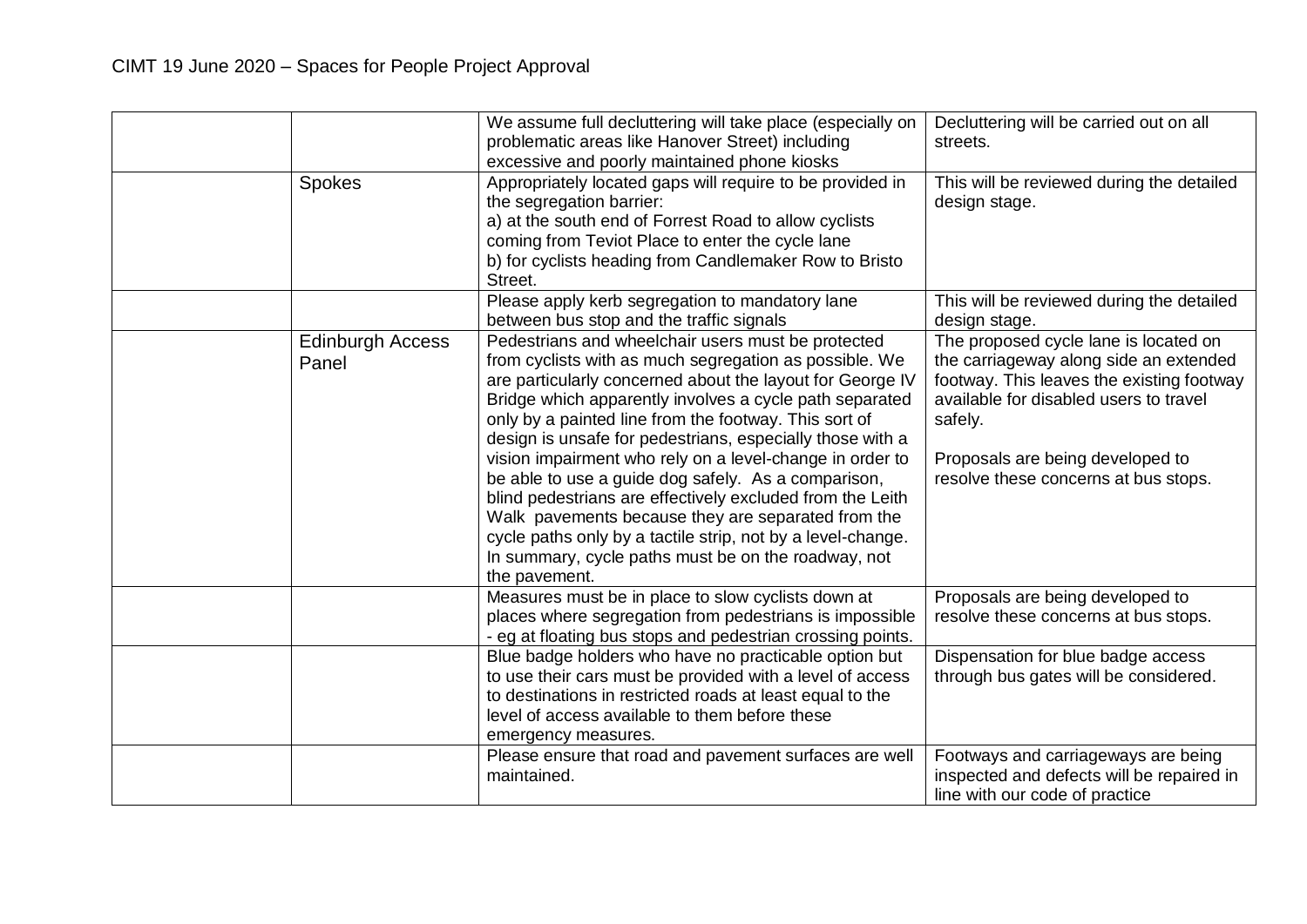| Public | seems to have no genuine pedestrian improvement. The<br>plan takes no account of the trees which would obstruct<br>what is somewhat misleadingly indicated (though           | Decluttering will be carried out on all<br>streets.                                                                               |
|--------|------------------------------------------------------------------------------------------------------------------------------------------------------------------------------|-----------------------------------------------------------------------------------------------------------------------------------|
|        | unlabelled) as additional space. There would need to be<br>a parallel exercise to suspend A-boards, outside tables<br>etc which currently obstruct the footway (or move them | A-boards are not permitted on Edinburgh<br>Streets.                                                                               |
|        | between the trees                                                                                                                                                            | T&C permissions are being reviewed to<br>ensure that pedestrians can pass safely<br>under current physical distancing<br>guidance |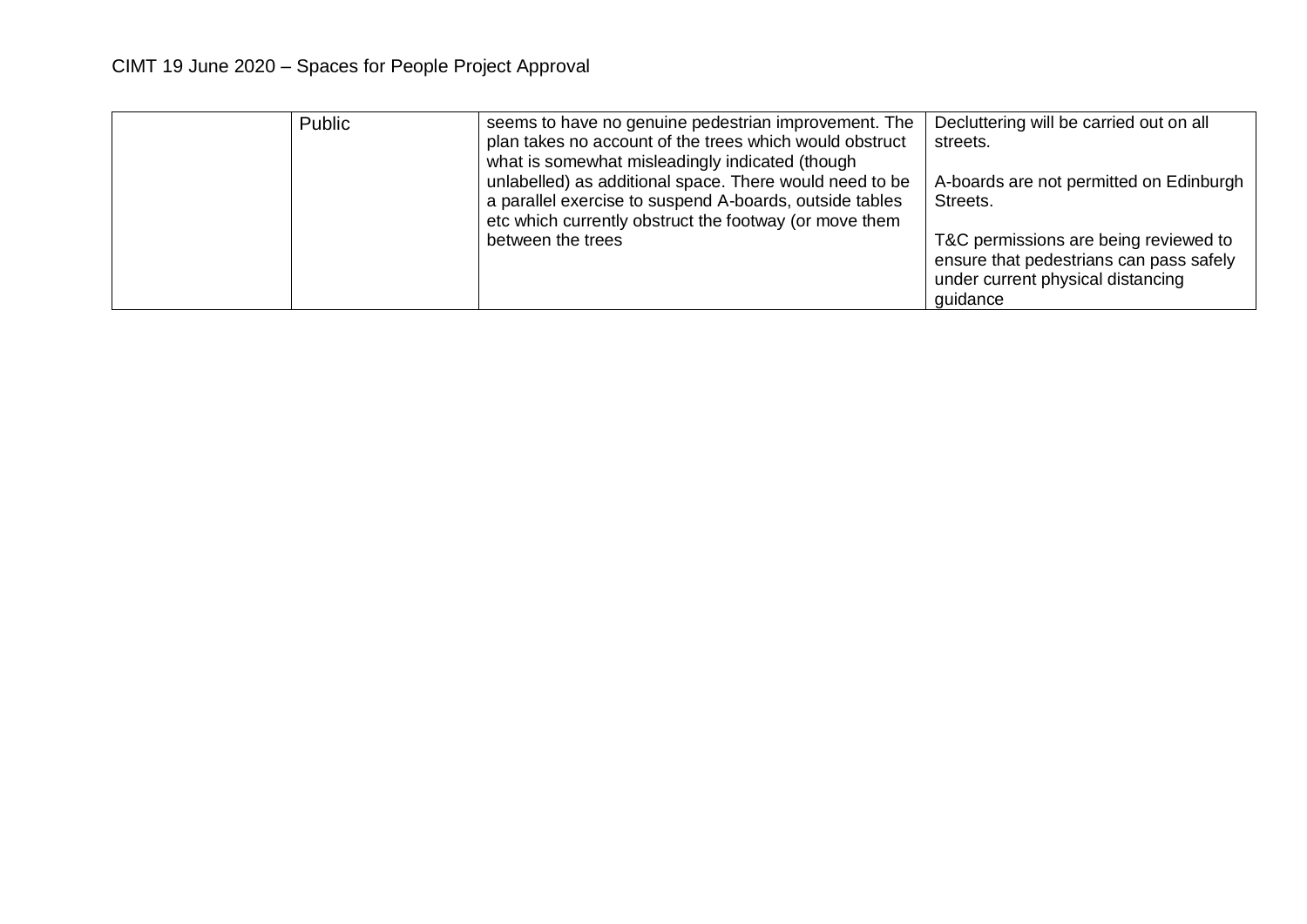# **Project Proposal**

| Location         | <b>Justification</b>                                                                                                                                                               | Recommendation               |
|------------------|------------------------------------------------------------------------------------------------------------------------------------------------------------------------------------|------------------------------|
| George IV Bridge | To provide safe space for pedestrians to walk, exercise and access local shops.<br>To provide safe cycling routes and prioritise public transport as an alternative to<br>driving. | <b>Proceed with measures</b> |

| <b>Location</b>  | <b>Comment from</b> | <b>Comment</b>                                                                                                                                                                                                                                                                                                                                                                                                                                                                                                                                             | <b>Response</b>                                                                                                                                                                                                                                                                                                                                                                                                |
|------------------|---------------------|------------------------------------------------------------------------------------------------------------------------------------------------------------------------------------------------------------------------------------------------------------------------------------------------------------------------------------------------------------------------------------------------------------------------------------------------------------------------------------------------------------------------------------------------------------|----------------------------------------------------------------------------------------------------------------------------------------------------------------------------------------------------------------------------------------------------------------------------------------------------------------------------------------------------------------------------------------------------------------|
| George IV Bridge | <b>Cllr Burges</b>  | am supportive of these measures and that they be<br>implemented as soon as possible.                                                                                                                                                                                                                                                                                                                                                                                                                                                                       | <b>Noted</b>                                                                                                                                                                                                                                                                                                                                                                                                   |
|                  | <b>Cllr Miller</b>  | More generally I would prefer that the design is created<br>pedestrian first, bike second and vehicles 3 <sup>rd</sup> as per the<br>transport hierarchy. This would mean a widened<br>pavement of a consistent straight edge and ramps. The<br>bike lane would be clearly separated from it and prevent<br>people on bikes from entering the area designated for<br>pedestrians. The remaining space would then be<br>allocated to vehicles with buses having priority in the<br>remaining space. If that means single lane then that's<br>what it means. | The footways have been widened by 1m<br>and 1.5m consistently along the length of<br>the street. A 1.5m segregated cylcle lane<br>has also been provided along the length<br>of the street. The carriageways have<br>been reduced down to a single lane in<br>each direction and utilise the existing<br>setted central island to provide passing<br>places to ensure that public transport is<br>not delayed. |
|                  |                     | (Opp Radisson Hotel) How will people know that there is<br>a cycle lane if they aren't able to see the white line? Are<br>there ways in which this change to the streetscape will<br>be indicated to people who cannot see the white line?                                                                                                                                                                                                                                                                                                                 | The proposed cycle lane is located on<br>the carriageway along side an extended<br>footway. This leaves the existing footway<br>available for disabled users to travel<br>safely.<br>These are temporary measures and<br>should not be confused with a full<br>streetscape approach so that the can be<br>delivered quickly and be cost effective.                                                             |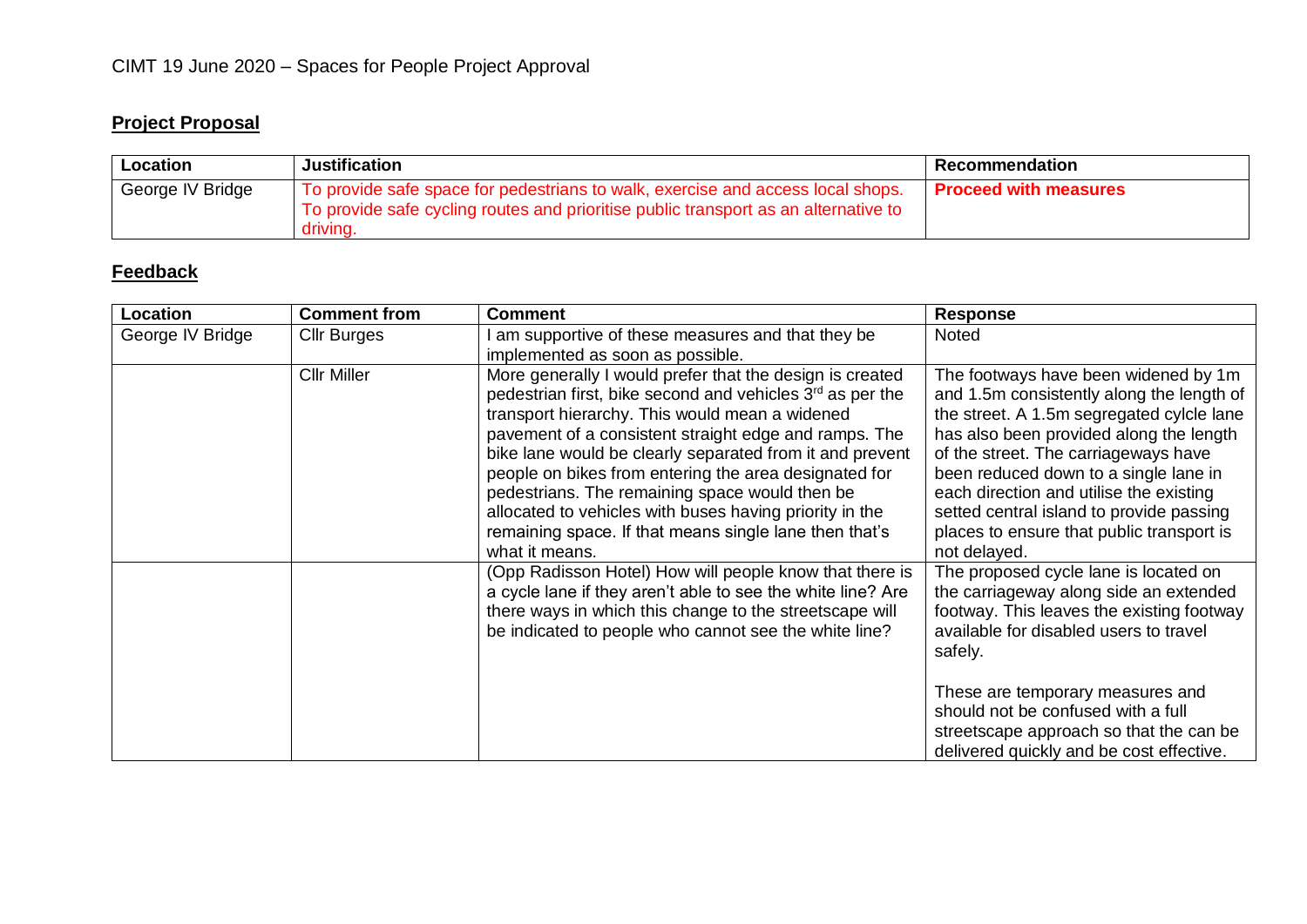|                   | Low bollards on the pavement edge need to be removed<br>to provide this space for pedestrians without any trip<br>hazard                                                                                                                                                                                                                                                                                                  | These will be temporarily removed whilst<br>these measures are in place.                                                                                                                                                      |
|-------------------|---------------------------------------------------------------------------------------------------------------------------------------------------------------------------------------------------------------------------------------------------------------------------------------------------------------------------------------------------------------------------------------------------------------------------|-------------------------------------------------------------------------------------------------------------------------------------------------------------------------------------------------------------------------------|
|                   | What are the passenger numbers that Lothian buses are<br>estimating at these stops. I would like to understand the<br>capacity of space provided for queuing. Behaviourally                                                                                                                                                                                                                                               | It is not possible to predict these<br>passenger numbers at this time.                                                                                                                                                        |
|                   | we usually tend to see that once the space in the bus<br>stop has been used up, people tend to also congregate<br>at the edge of the building, effectively taking up another<br>amount of street width. I want to understand what the<br>passenger expectations are so that we can judge if this                                                                                                                          | Bus stops are being relocated to a more<br>suitable locations that have wider<br>footways to reduce the risk of the<br>footways being blocked by queuing.                                                                     |
|                   | is likely to occur here.                                                                                                                                                                                                                                                                                                                                                                                                  | This will be monitored and All temporary<br>measures will be monitored and if<br>required changes to the restrictions may<br>have to be made at a later date in line<br>with any decisions made by the Scottish<br>Government |
|                   | Can we please add pedestrian priority crossing points<br>e.g. zebra – I'm open to officers advice on where these<br>are best located but I'd suggest the top of Victoria street                                                                                                                                                                                                                                           | Temporary zebra crossings are not<br>permitted under current legislation.                                                                                                                                                     |
|                   | and the top of candlemaker row going towards chambers<br>st are the key points in terms of desire lines.                                                                                                                                                                                                                                                                                                                  | Existing traffic islands allow for safe<br>crossing points and with increased<br>footway width crossing distances are<br>reduced.                                                                                             |
|                   | (Junction of Chambers Street) Looks like plenty of space<br>here to relocate to bike and pedestrian spaces. Lets<br>tighten this up                                                                                                                                                                                                                                                                                       | Due to existing traffic island and<br>requirements for bus turning it is not<br>possible to widen the footways or cycle<br>lanes any further.                                                                                 |
| <b>Cllr Mowat</b> | Traffic will then all be funnelled onto Lothian Road and<br>use various circuitous routes to try and find its way<br>north. This does seem to have been designed with no<br>consideration of where the traffic that might use George<br>IV bridge (numbers of private cars would be helpful - but<br>in my experience it is not that significant compared to<br>taxis and PHCs) is trying to go $-$ which is likely to be | The additional disruption to vehicle traffic<br>is necessary to create safe space for<br>more vulnerable road users such as<br>pedestrians and cyclists, whilst still<br>allowing access for public transport.                |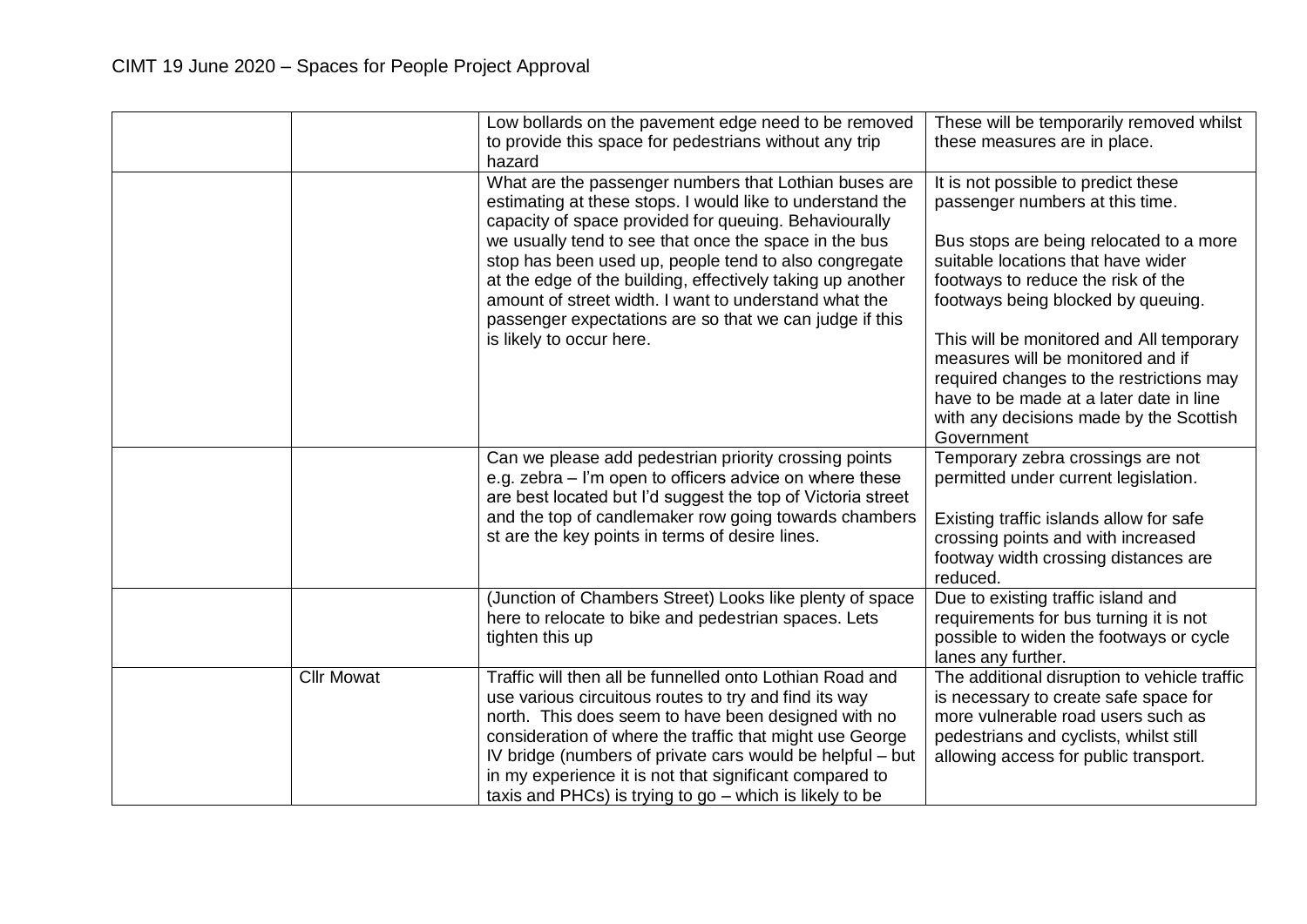|  | Trinity, the New Town or Leith. Leith bound traffic from<br>further south will be forced round the park or down the<br>Pleasance, St Mary's street, Canongate, Abbeyhill and<br>onto London Road. Again this forces traffic off the roads<br>designed to connect the north and south of the city and<br>onto the roads that these roads our Victorian forefathers<br>built to take the traffic off the smaller, narrower streets<br>that were unsuitable for the larger carts of the their<br>day. This seems illogical and ill designed. I have only<br>detailed direct routes there but am concerned that that<br>other routes will suffer as north south traffic is<br>concentrated on Lothian Road and they seek to then<br>cross to the east via West Port, Grassmarket, Cowgate<br>which experienced unacceptable increases in traffic<br>during the closures for Summertime streets last year.<br>Given the Cowgate is recognised as a street canyon,<br>meaning it is difficult for pollution from vehicles to<br>disperse and concentrating the effects this seems most<br>ill thought out. | All temporary measures will be monitored<br>and if required changes to the restrictions<br>may have to be made at a later date in<br>line with any decisions made by the<br><b>Scottish Government.</b><br>It should also be noted that it is<br>necessary to reduce traffic volumes on<br>these routes in order to widen the<br>footways to create safe spaces for<br>pedestrians, as without these traffic<br>restrictions it is likely that congestion<br>would occur. Therefore it is about finding<br>the right balance to suit all users                                        |
|--|------------------------------------------------------------------------------------------------------------------------------------------------------------------------------------------------------------------------------------------------------------------------------------------------------------------------------------------------------------------------------------------------------------------------------------------------------------------------------------------------------------------------------------------------------------------------------------------------------------------------------------------------------------------------------------------------------------------------------------------------------------------------------------------------------------------------------------------------------------------------------------------------------------------------------------------------------------------------------------------------------------------------------------------------------------------------------------------------------|---------------------------------------------------------------------------------------------------------------------------------------------------------------------------------------------------------------------------------------------------------------------------------------------------------------------------------------------------------------------------------------------------------------------------------------------------------------------------------------------------------------------------------------------------------------------------------------|
|  | Access to Waverley from the north and east of the<br>city. Under the proposals access to the station from the<br>south of the city is preserved but it is essentially<br>prohibited from the north without a significant detour<br>which will add traffic to what is likely to be congested<br>streets. The only option is to use Calton Road which will<br>significantly increase traffic on this route. The cost of<br>taxis will also be significantly increased for trips to the<br>north and east of the city.                                                                                                                                                                                                                                                                                                                                                                                                                                                                                                                                                                                  | The additional disruption to vehicle traffic<br>is necessary to create safe space for<br>more vulnerable road users such as<br>pedestrians and cyclists, whilst still<br>allowing access for public transport.<br>All temporary measures will be monitored<br>and if required changes to the restrictions<br>may have to be made at a later date in<br>line with any decisions made by the<br><b>Scottish Government.</b><br>It should also be noted that it is<br>necessary to reduce traffic volumes on<br>these routes in order to widen the<br>footways to create safe spaces for |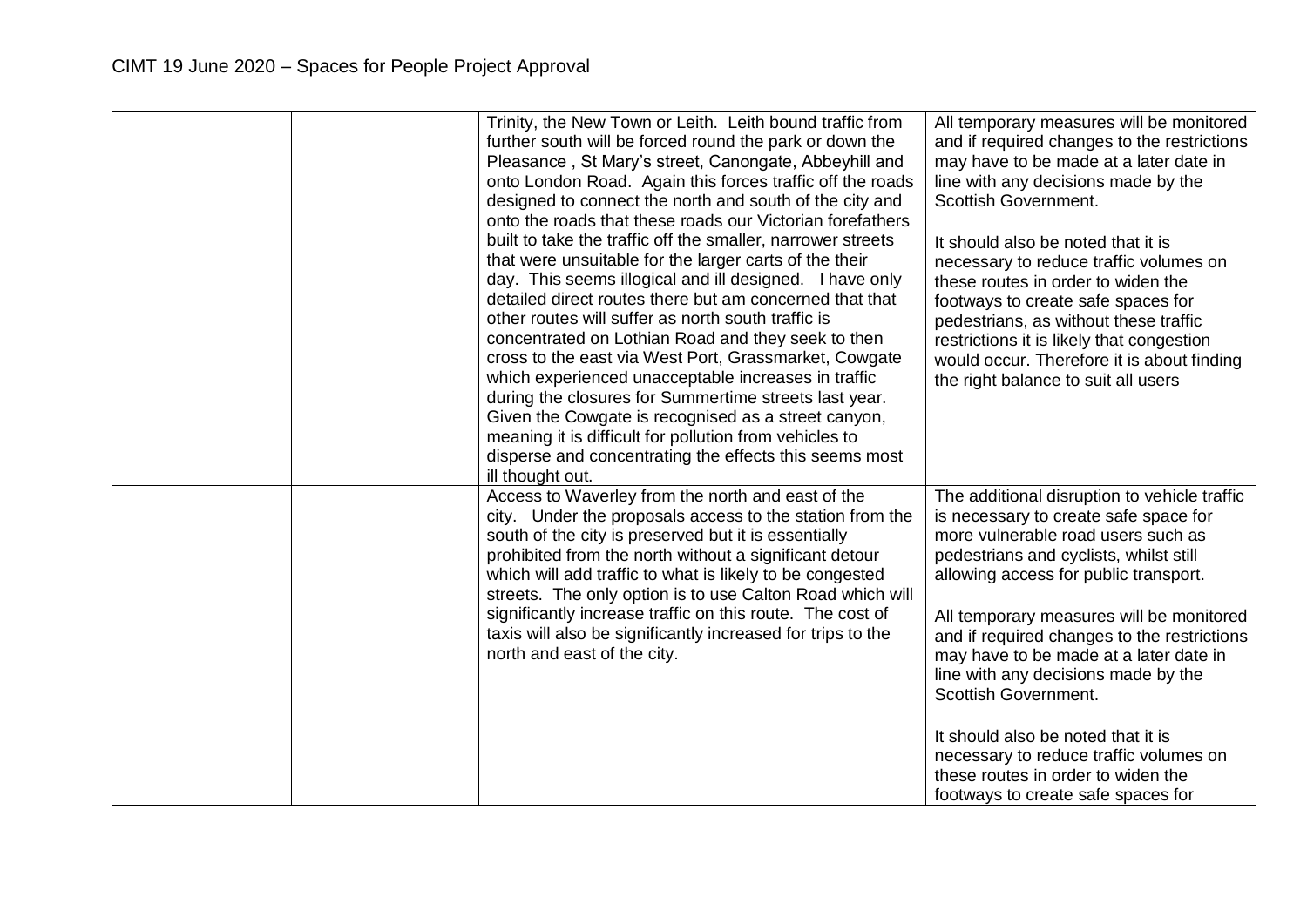| Cllr Mowat / Cllr           | Has any consideration been given to making the                                                                                                                                                                                                                                                                                                                              | pedestrians, as without these traffic<br>restrictions it is likely that congestion<br>would occur. Therefore it is about finding<br>the right balance to suit all users<br>This is one of many proposals that are |
|-----------------------------|-----------------------------------------------------------------------------------------------------------------------------------------------------------------------------------------------------------------------------------------------------------------------------------------------------------------------------------------------------------------------------|-------------------------------------------------------------------------------------------------------------------------------------------------------------------------------------------------------------------|
| Webber                      | Mound/ Bank St / George IV bridge and North and South<br>Bridges one way in each direction so a single lane of<br>traffic can move through the centre of the road with<br>additional provision for pedestrians and cyclists at the<br>sides which would permit slow traffic through the centre<br>and prevent the displacement of vehicles onto smaller<br>ancient streets? | currently being considered and a further<br>review of North/South Bridge is being<br>carried out.                                                                                                                 |
| Cllr Mowat / Cllr<br>Webber | What is the position with Cockburn Street - is this to be<br>approached via George IV Bridge, High Street and<br>egress via Market Street and a convoluted route north<br>via Johnston Terrace                                                                                                                                                                              | Proposals for Cockburn Street are<br>currently being developed and will be<br>issued as soon as possible.                                                                                                         |
| Cllr Mowat / Cllr<br>Webber | Will Johnston Terrace be opened to general traffic (this<br>detail is not given) and will it be two way?                                                                                                                                                                                                                                                                    | There are no planned changes to<br>Johnston Terrace at present.                                                                                                                                                   |
| Cllr Mowat / Cllr<br>Webber | The Mound is sufficiently wide to accommodate a<br>segregated south bound cycle route – and this is<br>welcomed along with cycling provision on George IV<br>Bridge especially as they respect the symmetry of the<br>street.                                                                                                                                               | <b>Noted</b>                                                                                                                                                                                                      |
| Cllr Mowat / Cllr<br>Webber | Extended pavements on George IV bridge: the concrete<br>bollards should be removed so they do not become a trip<br>hazard                                                                                                                                                                                                                                                   | These will be temporarily removed whilst<br>these measures are in place.                                                                                                                                          |
| <b>Living Streets</b>       | We welcome the attention moving to busier city<br>streets. The provision of additional walking space, for<br>example on George IV Bridge, is especially welcome                                                                                                                                                                                                             | <b>Noted</b>                                                                                                                                                                                                      |
|                             | We would like to be sure that pedestrians get real priority<br>at all signalled junctions such as Mound/Hanover<br>St/Princes St and at the High Street.                                                                                                                                                                                                                    | Traffic signal timings will be adjusted<br>where possible to provide this request.                                                                                                                                |
|                             | We have some concerns at how easy it will be for<br>pedestrians to cross George IV Bridge especially with<br>the apparent removal of the central setted area which                                                                                                                                                                                                          | Existing traffic islands allow for safe<br>crossing points and with increased                                                                                                                                     |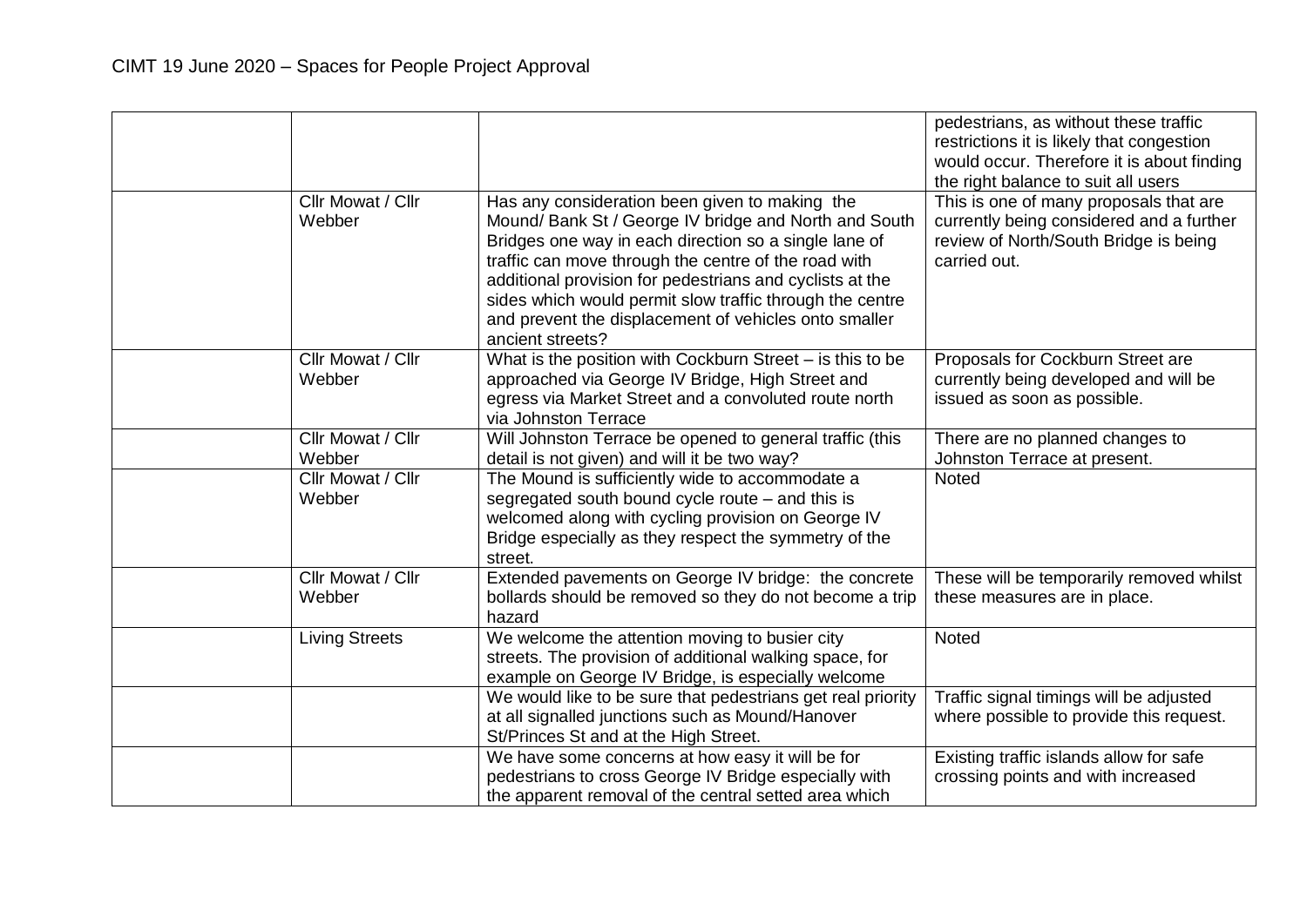|        | currently provides pedestrian refuge and the fact that<br>two cycle lanes will also need to be crossed.                                                                                                                                                                                         | footway width crossing distances are<br>reduced.                                                                                                                                                                              |
|--------|-------------------------------------------------------------------------------------------------------------------------------------------------------------------------------------------------------------------------------------------------------------------------------------------------|-------------------------------------------------------------------------------------------------------------------------------------------------------------------------------------------------------------------------------|
|        | It appears that 3 out of 8 bus stops - all busy and well<br>used - will be removed. It would be over 500 metres (of<br>hilly ground) between the relocated bus stops on George<br>IV Bridge and the ones at the foot of the Mound. We do<br>not understand the Council's apparent fixation with | Bus stops are being relocated to a more<br>suitable locations that have wider<br>footways to reduce the risk of the<br>footways being blocked by queuing.                                                                     |
|        | removing bus stops and think they should all be<br>retained.                                                                                                                                                                                                                                    | This will be monitored and All temporary<br>measures will be monitored and if<br>required changes to the restrictions may<br>have to be made at a later date in line<br>with any decisions made by the Scottish<br>Government |
|        | We do not like the temporary bus boarder/floating bus<br>stops proposed on George IV Bridge and note that this<br>design is not intended anywhere else. If retained, we<br>suggest 'Stop' signs for cyclists, a zebra pattern and<br>clear vertical separation of cycle and walk space.         | The floating bus stop is a design that is<br>currently used on Leith Walk and other<br>major cities around the UK.<br>Additional line markings will be included<br>in the detailed design stage.                              |
|        | We assume full decluttering will take place (especially on<br>problematic areas like Hanover Street) including<br>excessive and poorly maintained phone kiosks                                                                                                                                  | Decluttering will be carried out on all<br>streets.                                                                                                                                                                           |
| Spokes | ASL lead-in lanes at the following locations:<br>George IV Bridge southbound as it flows into<br>$\bullet$<br><b>Bristo Place</b><br>Greyfriars Place/Forrest Road, northbound, as it<br>$\bullet$<br>flows onto George IV Bridge<br>The Mound/Market St junction northbound                    | This will be considered during the<br>detailed design.                                                                                                                                                                        |
|        | The advisory cycle lane in Greyfriars Place should be<br>segregated, or at least made mandatory, as a lot of<br>northbound traffic from Forrest Row cuts the corner here                                                                                                                        | This will be considered during the<br>detailed design.                                                                                                                                                                        |
|        | Please repeat the cycle symbols within the<br>cycle/pedestrian space as a reminder to pedestrians eg                                                                                                                                                                                            | This will be considered during the<br>detailed design.                                                                                                                                                                        |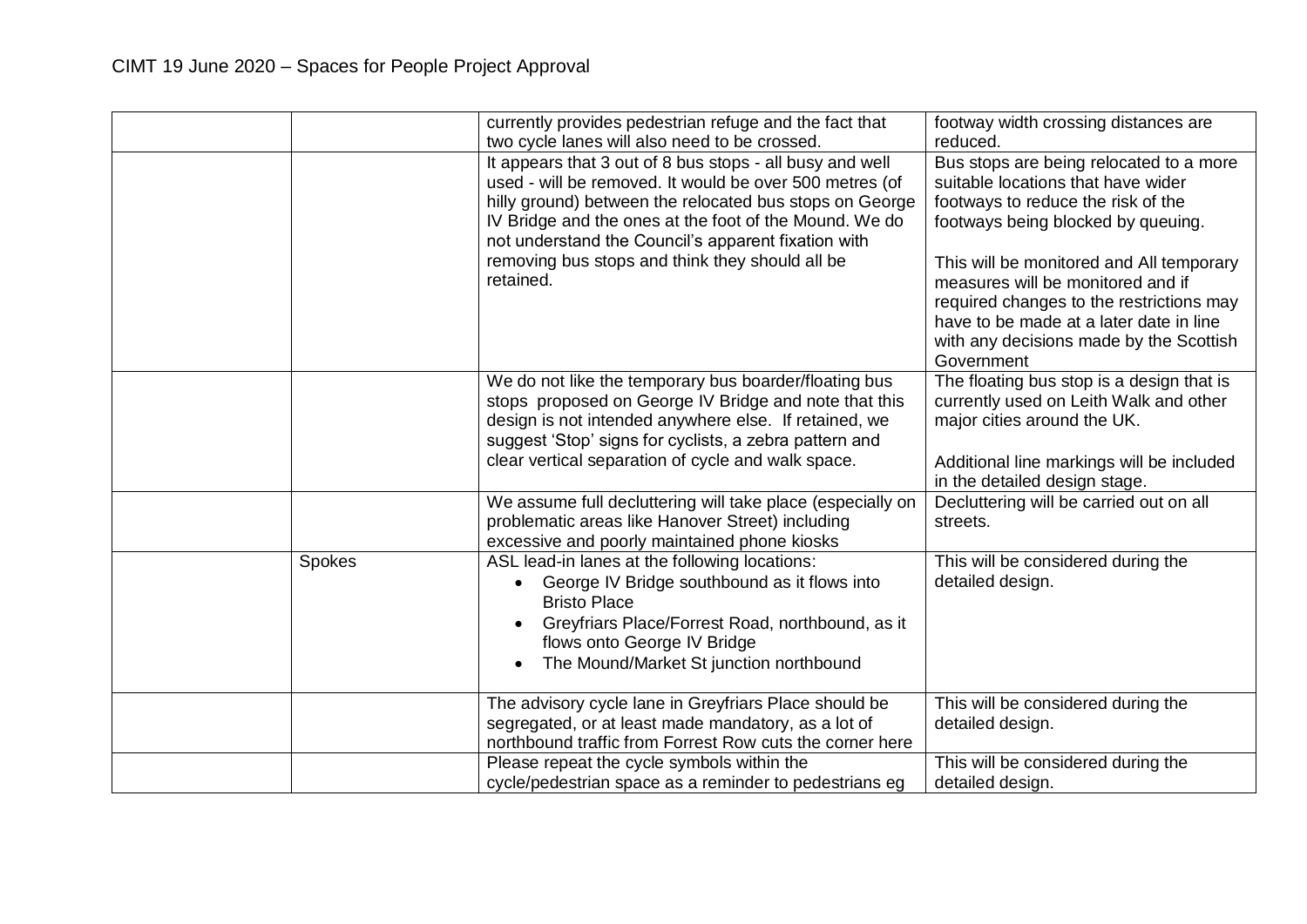|        | when they are joining midway. Cycle symbols should be<br>within the cycling space where it starts, rather than<br>ahead of it.                                                                                                                                                                                                   |                                                                                                                                                               |
|--------|----------------------------------------------------------------------------------------------------------------------------------------------------------------------------------------------------------------------------------------------------------------------------------------------------------------------------------|---------------------------------------------------------------------------------------------------------------------------------------------------------------|
|        | We suggest that wands be installed between the cycle<br>lane and the footway extension                                                                                                                                                                                                                                           | These are temporary measures and<br>should not be confused with a full<br>streetscape approach so that the can be<br>delivered quickly and be cost effective. |
|        | Appropriately located gaps will require to be provided in<br>the segregation barrier for right-turning cyclists coming<br>out of both Victoria Street and Chambers Street                                                                                                                                                        | This will be considered during the<br>detailed design.                                                                                                        |
|        | If the Chambers Street delivery hub replace the cycle<br>racks at the east end of the street, please install<br>alternative racks close-by                                                                                                                                                                                       | No plans to reduce cycle facilities at this<br>location                                                                                                       |
| Public | with increased pedestrian space, is generally acceptable<br>assuming the removal of the dumpy concrete bollards<br>which currently obstruct the footway; but there are some<br>awkward sections where the cycleway suddenly reduces<br>or cuts into the pedestrian space, eg at the north end,<br>and these need to be resolved; | These will be temporarily removed whilst<br>these measures are in place.                                                                                      |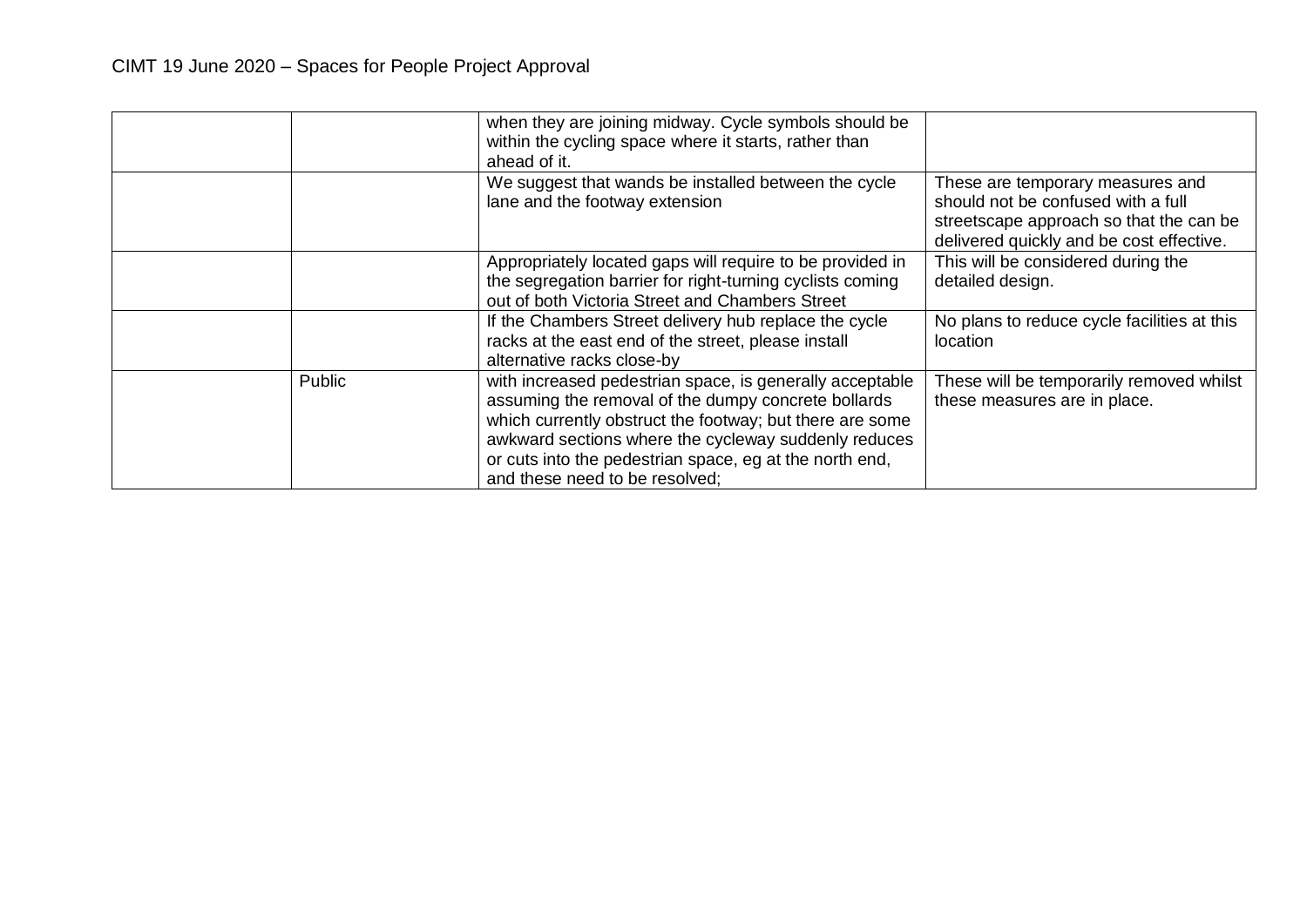# **Project Proposal**

| Location  | <b>Justification</b>                                                                                                                                                               | <b>Recommendation</b>                                                                                                |
|-----------|------------------------------------------------------------------------------------------------------------------------------------------------------------------------------------|----------------------------------------------------------------------------------------------------------------------|
| The Mound | To provide safe space for pedestrians to walk, exercise and access local shops,<br>To provide safe cycling routes and prioritise public transport as an alternative to<br>driving. | Proceed with temporary measures -<br>excluding the bus, cycle & taxi gate.<br>Following feedback further design work |
|           |                                                                                                                                                                                    | is required to manage the impact of<br>North / South traffic routes.                                                 |

| Location  | <b>Comment from</b> | <b>Comment</b>                                                                                                                                                                                                                    | <b>Response</b>                                                                                                                                                                                                                                                                                         |
|-----------|---------------------|-----------------------------------------------------------------------------------------------------------------------------------------------------------------------------------------------------------------------------------|---------------------------------------------------------------------------------------------------------------------------------------------------------------------------------------------------------------------------------------------------------------------------------------------------------|
| The Mound | <b>Cllr Burges</b>  | am supportive of these measures and that they be<br>implemented as soon as possible.                                                                                                                                              | <b>Noted</b>                                                                                                                                                                                                                                                                                            |
|           | <b>Cllr Miller</b>  | How is bus gate to be enforced?                                                                                                                                                                                                   | Temporary bus lane cameras are being<br>proposed.                                                                                                                                                                                                                                                       |
|           |                     | (Bank St / Market St junction) What diverted traffic is<br>this? Why are we putting traffic through Bank Street? It<br>needs to be bus gated at the junction at Lawnmarket and<br>access from a lot further back along the route. | The notes on the drawing were intended<br>to indicate that this would be the route to<br>the to avoid the bus lane and to access<br>Waverley Station from the South of the<br>City.<br>Advance warning signs will be in place<br>around the road network to direct traffic<br>onto more suitable roads. |
|           |                     | (Bank St / Market St junction) Cycle lane needs<br>protection here if there is to be any traffic allowed to turn<br>right.                                                                                                        | This will be considered during the<br>detailed design.                                                                                                                                                                                                                                                  |
|           |                     | (Bank St) Guardrails must be removed.                                                                                                                                                                                             | The existing guardrail is in place to<br>protect pedestrians from the severe<br>change in levels.                                                                                                                                                                                                       |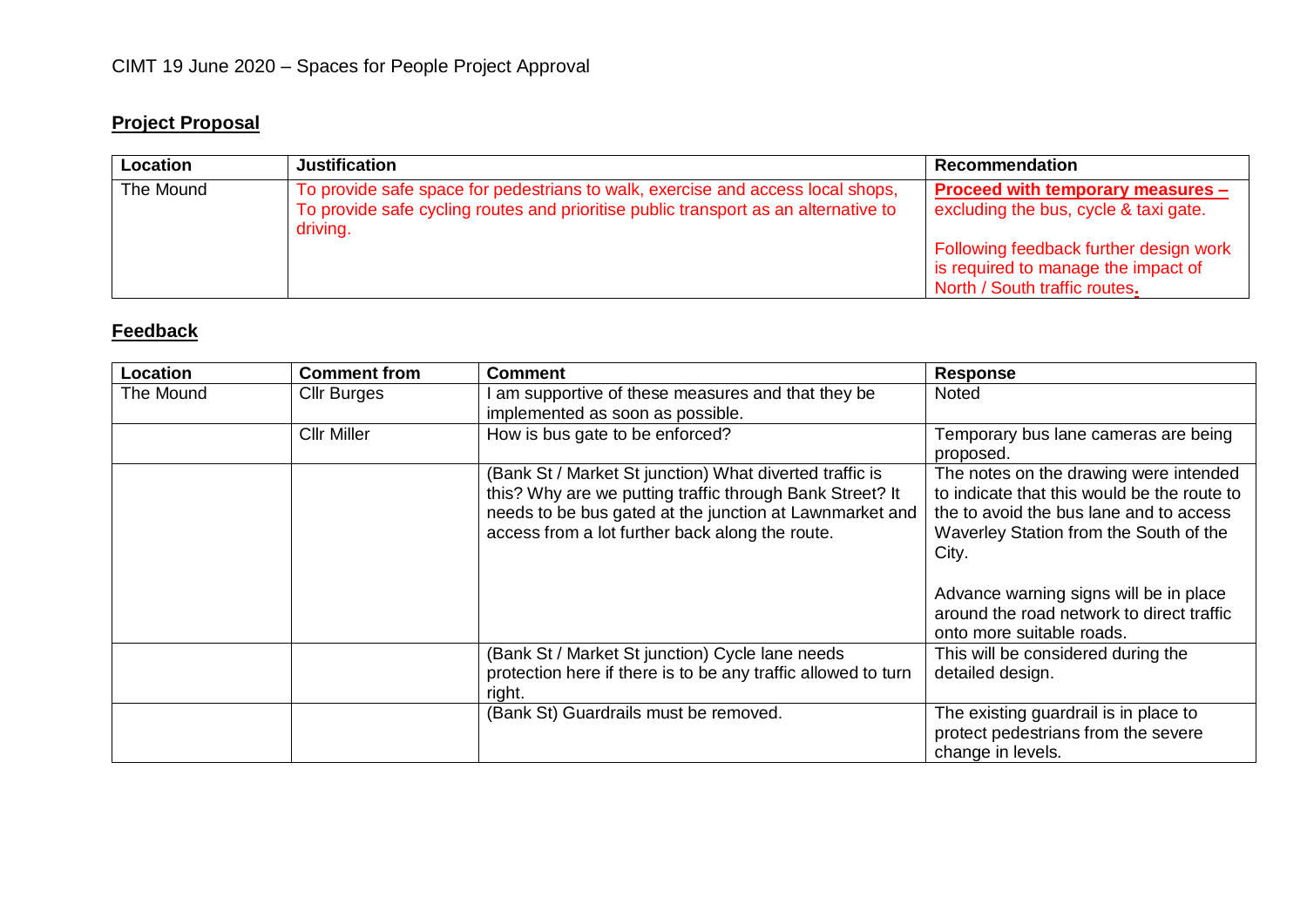|                   | Existing Northbound cycle lane needs segregation.<br>No overtaking cyclist signs should be used for<br>northbound vehicles.<br>We cant make the Lawnmarket the main route. I                                                                                                                                                                                                                                                                                                                                                                                                                                                                                                                                                                                                                                                                                                                                            | This was considered but removed due to<br>the sharp left turn required. It was<br>considered a risk that cyclists would<br>The notes on the drawing were intended                                                                         |
|-------------------|-------------------------------------------------------------------------------------------------------------------------------------------------------------------------------------------------------------------------------------------------------------------------------------------------------------------------------------------------------------------------------------------------------------------------------------------------------------------------------------------------------------------------------------------------------------------------------------------------------------------------------------------------------------------------------------------------------------------------------------------------------------------------------------------------------------------------------------------------------------------------------------------------------------------------|-------------------------------------------------------------------------------------------------------------------------------------------------------------------------------------------------------------------------------------------|
|                   | completely object to this and call for Lawnmarket to be<br>included in closures to through traffic. It needs to be<br>filtered for walking, cycling and wheeling, but not allow<br>through traffic at all. Drivers must be diverted to use<br>Lothian Road at a far earlier point and not to come<br>through this central route at all.                                                                                                                                                                                                                                                                                                                                                                                                                                                                                                                                                                                 | to indicate that this would be the route to<br>the North of the City for those drivers<br>who had travelled North along George IV<br>Bridge and were not aware of the bus<br>gate on the Mound.                                           |
|                   |                                                                                                                                                                                                                                                                                                                                                                                                                                                                                                                                                                                                                                                                                                                                                                                                                                                                                                                         | Advance warning signs will be in place<br>around the road network to direct traffic<br>onto more suitable roads.                                                                                                                          |
| <b>Cllr Mowat</b> | What is clear is that Lawnmarket has been designated<br>the main route north $-$ so the effect of this is to take<br>traffic off the road specifically designed to connect the<br>north and south of the city and route it onto the Royal<br>Mile, past residents properties - this is heritage<br>vandalism. I can think of no other way of describing this                                                                                                                                                                                                                                                                                                                                                                                                                                                                                                                                                            | The notes on the drawing were intended<br>to indicate that this would be the route to<br>the North of the City for those drivers<br>who had travelled North along George IV<br>Bridge and were not aware of the bus<br>gate on the Mound. |
|                   | Traffic will then all be funnelled onto Lothian Road and<br>use various circuitous routes to try and find its way<br>north. This does seem to have been designed with no<br>consideration of where the traffic that might use George<br>IV bridge (numbers of private cars would be helpful – but<br>in my experience it is not that significant compared to<br>taxis and PHCs) is trying to $go$ – which is likely to be<br>Trinity, the New Town or Leith. Leith bound traffic from<br>further south will be forced round the park or down the<br>Pleasance, St Mary's street, Canongate, Abbeyhill and<br>onto London Road. Again this forces traffic off the roads<br>designed to connect the north and south of the city and<br>onto the roads that these roads our Victorian forefathers<br>built to take the traffic off the smaller, narrower streets<br>that were unsuitable for the larger carts of the their | Advance warning signs will be in place<br>around the road network to direct traffic<br>onto more suitable roads.                                                                                                                          |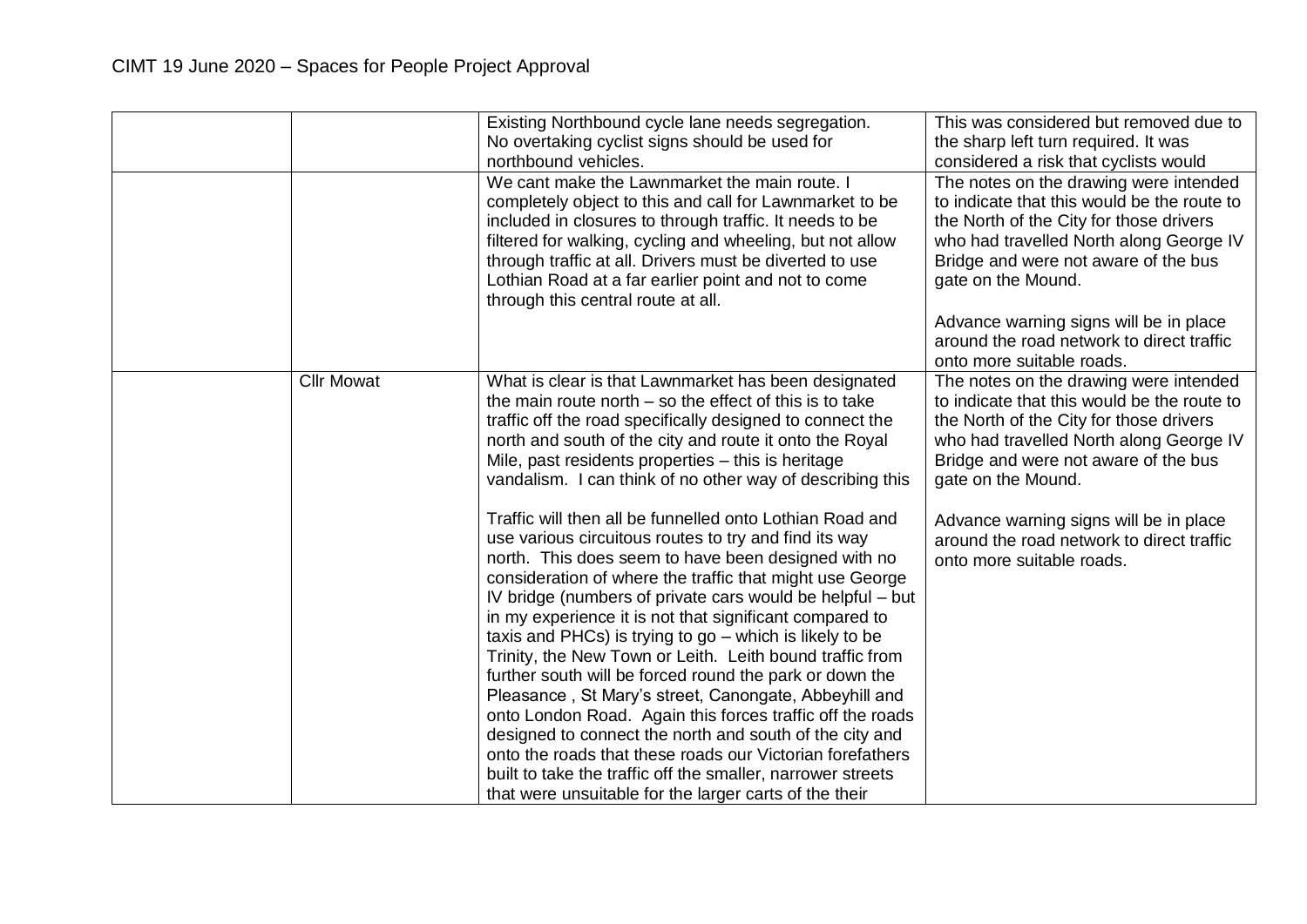|        |                   | day. This seems illogical and ill designed. I have only<br>detailed direct routes there but am concerned that that<br>other routes will suffer as north south traffic is<br>concentrated on Lothian Road and they seek to then<br>cross to the east via West Port, Grassmarket, Cowgate<br>which experienced unacceptable increases in traffic<br>during the closures for Summertime streets last year.<br>Given the Cowgate is recognised as a street canyon,<br>meaning it is difficult for pollution from vehicles to<br>disperse and concentrating the effects this seems most<br>ill thought out.                                                                                                          |                                                                                                                                                                                                                                                                                                                                                                                                                                                                                                                                                                                                                                         |
|--------|-------------------|-----------------------------------------------------------------------------------------------------------------------------------------------------------------------------------------------------------------------------------------------------------------------------------------------------------------------------------------------------------------------------------------------------------------------------------------------------------------------------------------------------------------------------------------------------------------------------------------------------------------------------------------------------------------------------------------------------------------|-----------------------------------------------------------------------------------------------------------------------------------------------------------------------------------------------------------------------------------------------------------------------------------------------------------------------------------------------------------------------------------------------------------------------------------------------------------------------------------------------------------------------------------------------------------------------------------------------------------------------------------------|
| Webber | Cllr Mowat / Cllr | It is not clear where the airport bus it to put down and<br>pick up passengers given the closure of Waverley Bridge<br>by a physical curb $-$ is it up the Mound and down Market<br>Street and then returning? This will add congestion to<br>Waverley Bridge and an unfortunate traffic movement<br>which will make it less pleasant for pedestrians and<br>cyclists.                                                                                                                                                                                                                                                                                                                                          | The airport bus is being relocated to St<br>Andrews Square.                                                                                                                                                                                                                                                                                                                                                                                                                                                                                                                                                                             |
|        | Cllr Webber       | These proposals are brought separately from the<br>proposals to install a bus gate on North Bridge, close<br>Waverley Bridge to traffic. I have flagged this concern<br>on numerous occasions and also a "network impact<br>study" is often referred to by officers as having been<br>carried out, yet this is yet to be shared with me or<br>anyone from my group at the Council. I have serious<br>concerns and have made these representations<br>consistently at committee. Please can I see the impact<br>analysis. What is cumulative impact of these closures?<br>Ultimately traffic will then all be funnelled onto Lothian<br>Road and use various circuitous routes to try and find its<br>way north. | The additional disruption to vehicle traffic<br>is necessary to create safe space for<br>more vulnerable road users such as<br>pedestrians and cyclists, whilst still<br>allowing access for public transport.<br>It has not been possible to traffic model<br>these temporary measures at this stage<br>however all temporary measures will be<br>monitored and if required changes to the<br>restrictions may have to be made at a<br>later date in line with any changes made<br>by the Scottish Government that will<br>impact on the road network.<br>It should also be noted that it is<br>necessary to reduce traffic volumes on |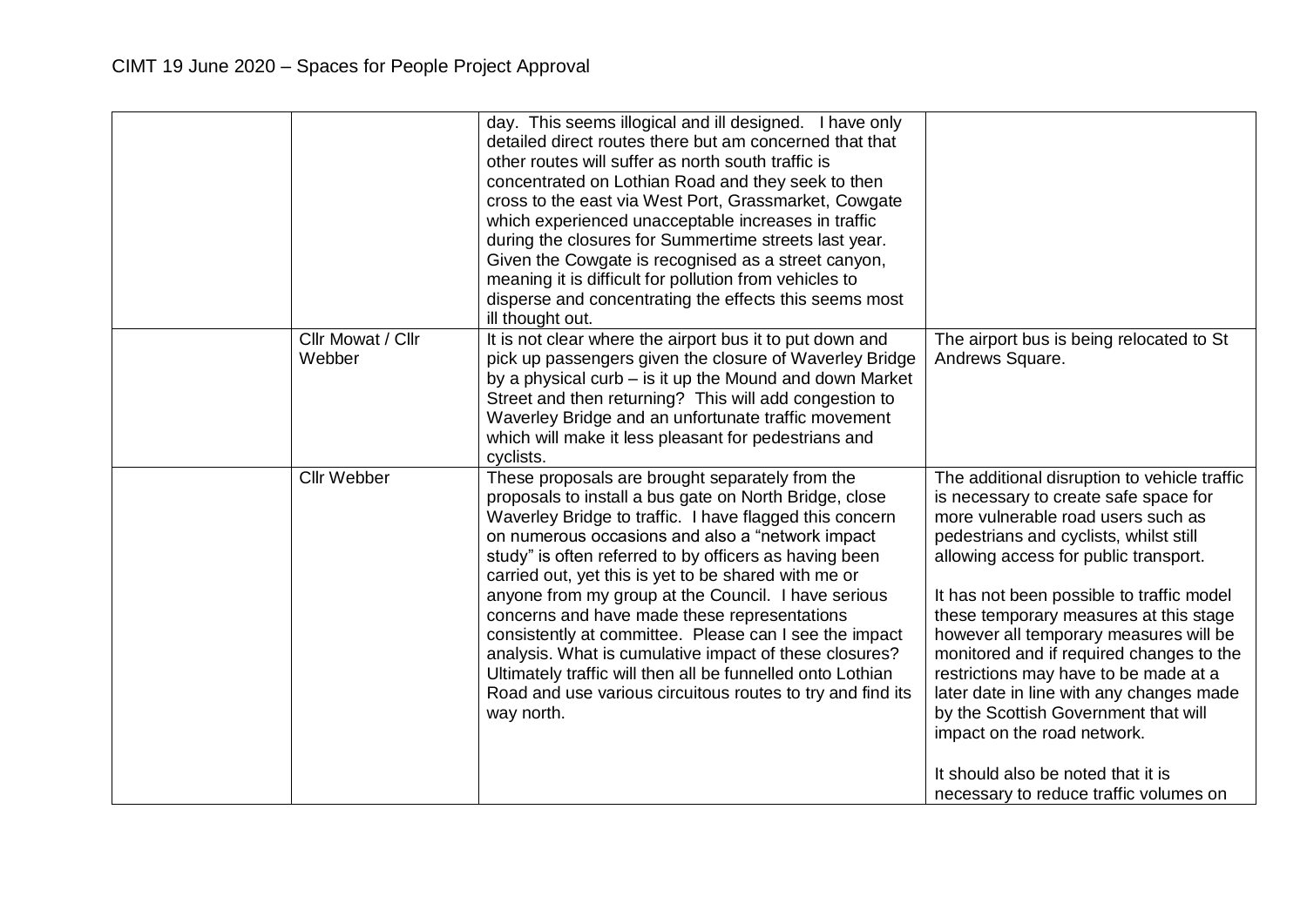|                       |                                                                                                                                                                                                                    | these routes in order to widen the<br>footways to create safe spaces for<br>pedestrians, as without these traffic<br>restrictions it is likely that congestion<br>would occur. Therefore it is about finding<br>the right balance to suit all users                                                                                                                                                                                                                                                                                                                                                                                                                                                                                                              |
|-----------------------|--------------------------------------------------------------------------------------------------------------------------------------------------------------------------------------------------------------------|------------------------------------------------------------------------------------------------------------------------------------------------------------------------------------------------------------------------------------------------------------------------------------------------------------------------------------------------------------------------------------------------------------------------------------------------------------------------------------------------------------------------------------------------------------------------------------------------------------------------------------------------------------------------------------------------------------------------------------------------------------------|
|                       | Can PHC use the various bus gates as black cabs can                                                                                                                                                                | No, only black cab taxis are permitted to<br>use bus lanes under current guidance.                                                                                                                                                                                                                                                                                                                                                                                                                                                                                                                                                                                                                                                                               |
|                       | All of these measures force traffic off the roads designed<br>to connect the north and south of the city and onto the<br>roads that are the smaller, and on narrower streets,<br>unsuitable for the larger volumes | The additional disruption to vehicle traffic<br>is necessary to create safe space for<br>more vulnerable road users such as<br>pedestrians and cyclists, whilst still<br>allowing access for public transport.<br>All temporary measures will be monitored<br>and if required changes to the restrictions<br>may have to be made at a later date in<br>line with any decisions made by the<br><b>Scottish Government.</b><br>It should also be noted that it is<br>necessary to reduce traffic volumes on<br>these routes in order to widen the<br>footways to create safe spaces for<br>pedestrians, as without these traffic<br>restrictions it is likely that congestion<br>would occur. Therefore it is about finding<br>the right balance to suit all users |
| <b>Living Streets</b> | The provision of additional walking space, for example<br>on George IV Bridge, is especially welcome; however,                                                                                                     | The footways are considered wide<br>enough to manage pedestrian volumes.                                                                                                                                                                                                                                                                                                                                                                                                                                                                                                                                                                                                                                                                                         |
|                       | we see no attempt to increase walking space on the<br>Mound. We ask for this to be reconsidered.                                                                                                                   |                                                                                                                                                                                                                                                                                                                                                                                                                                                                                                                                                                                                                                                                                                                                                                  |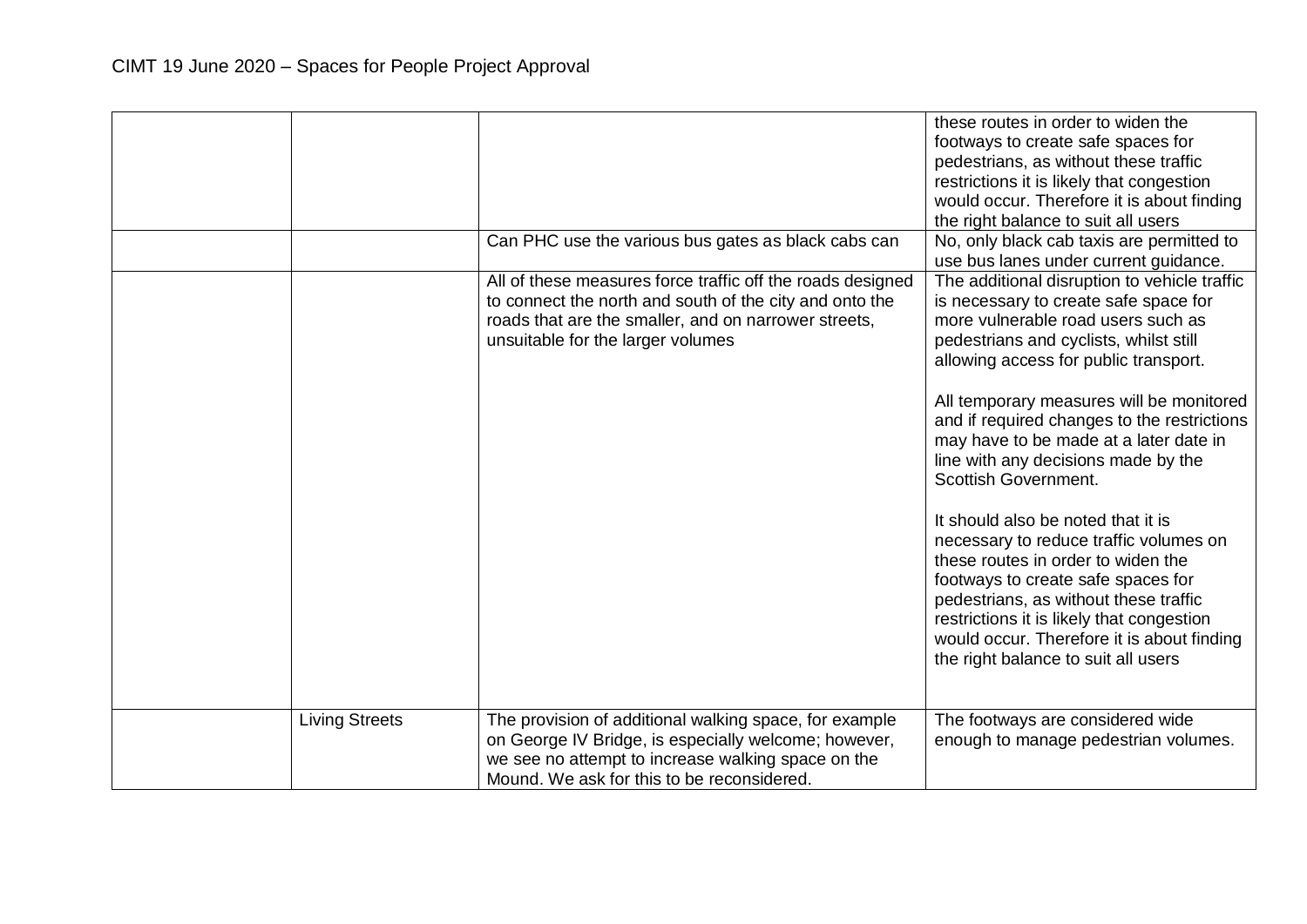|        | We are unsure of the traffic implications of the bus gates,<br>not only on the Mound but also on South Bridge, and<br>want to be assured that there will not be adverse<br>unintended consequences for pedestrians and their<br>safety as a result of diverted traffic (for example on<br>Market Street, Cowgate, Jeffrey Street etc). | The additional disruption to vehicle traffic<br>is necessary to create safe space for<br>more vulnerable road users such as<br>pedestrians and cyclists, whilst still<br>allowing access for public transport.<br>All temporary measures will be monitored<br>and if required changes to the restrictions<br>may have to be made at a later date in<br>line with any decisions made by the<br>Scottish Government.<br>It should also be noted that it is<br>necessary to reduce traffic volumes on<br>these routes in order to widen the<br>footways to create safe spaces for |
|--------|----------------------------------------------------------------------------------------------------------------------------------------------------------------------------------------------------------------------------------------------------------------------------------------------------------------------------------------|--------------------------------------------------------------------------------------------------------------------------------------------------------------------------------------------------------------------------------------------------------------------------------------------------------------------------------------------------------------------------------------------------------------------------------------------------------------------------------------------------------------------------------------------------------------------------------|
|        |                                                                                                                                                                                                                                                                                                                                        | pedestrians, as without these traffic                                                                                                                                                                                                                                                                                                                                                                                                                                                                                                                                          |
|        |                                                                                                                                                                                                                                                                                                                                        | restrictions it is likely that congestion                                                                                                                                                                                                                                                                                                                                                                                                                                                                                                                                      |
|        |                                                                                                                                                                                                                                                                                                                                        | would occur. Therefore it is about finding                                                                                                                                                                                                                                                                                                                                                                                                                                                                                                                                     |
|        |                                                                                                                                                                                                                                                                                                                                        | the right balance to suit all users                                                                                                                                                                                                                                                                                                                                                                                                                                                                                                                                            |
|        | We are also unsure of the impact of the bus gates on                                                                                                                                                                                                                                                                                   | Dispensation for blue badge access                                                                                                                                                                                                                                                                                                                                                                                                                                                                                                                                             |
|        | disabled people using their private cars, private hire cars                                                                                                                                                                                                                                                                            | through bus gates will be considered.                                                                                                                                                                                                                                                                                                                                                                                                                                                                                                                                          |
|        | etc. We want to be assured that access to/from the                                                                                                                                                                                                                                                                                     |                                                                                                                                                                                                                                                                                                                                                                                                                                                                                                                                                                                |
|        | normal footway to temporary footways is planned                                                                                                                                                                                                                                                                                        | Only "black cab" taxis are permitted to                                                                                                                                                                                                                                                                                                                                                                                                                                                                                                                                        |
|        | carefully to maximise accessibility, especially at bus<br>stops.                                                                                                                                                                                                                                                                       | use bus lanes under current guidance                                                                                                                                                                                                                                                                                                                                                                                                                                                                                                                                           |
|        | We would like to be sure that pedestrians get real priority                                                                                                                                                                                                                                                                            | Traffic signal timings will be adjusted                                                                                                                                                                                                                                                                                                                                                                                                                                                                                                                                        |
|        | at all signalled junctions such as Mound/Hanover                                                                                                                                                                                                                                                                                       | where possible to provide this request.                                                                                                                                                                                                                                                                                                                                                                                                                                                                                                                                        |
|        | St/Princes St and at the High Street.                                                                                                                                                                                                                                                                                                  |                                                                                                                                                                                                                                                                                                                                                                                                                                                                                                                                                                                |
|        | We assume full decluttering will take place (especially on                                                                                                                                                                                                                                                                             | Decluttering will be carried out on all                                                                                                                                                                                                                                                                                                                                                                                                                                                                                                                                        |
|        | problematic areas like Hanover Street) including<br>excessive and poorly maintained phone kiosks                                                                                                                                                                                                                                       | streets.                                                                                                                                                                                                                                                                                                                                                                                                                                                                                                                                                                       |
| Spokes | we welcome the reduction in general traffic provided by                                                                                                                                                                                                                                                                                | Noted                                                                                                                                                                                                                                                                                                                                                                                                                                                                                                                                                                          |
|        | the bus gates across these proposals and the                                                                                                                                                                                                                                                                                           |                                                                                                                                                                                                                                                                                                                                                                                                                                                                                                                                                                                |
|        | segregated cycle lanes on most of the roads affected.                                                                                                                                                                                                                                                                                  |                                                                                                                                                                                                                                                                                                                                                                                                                                                                                                                                                                                |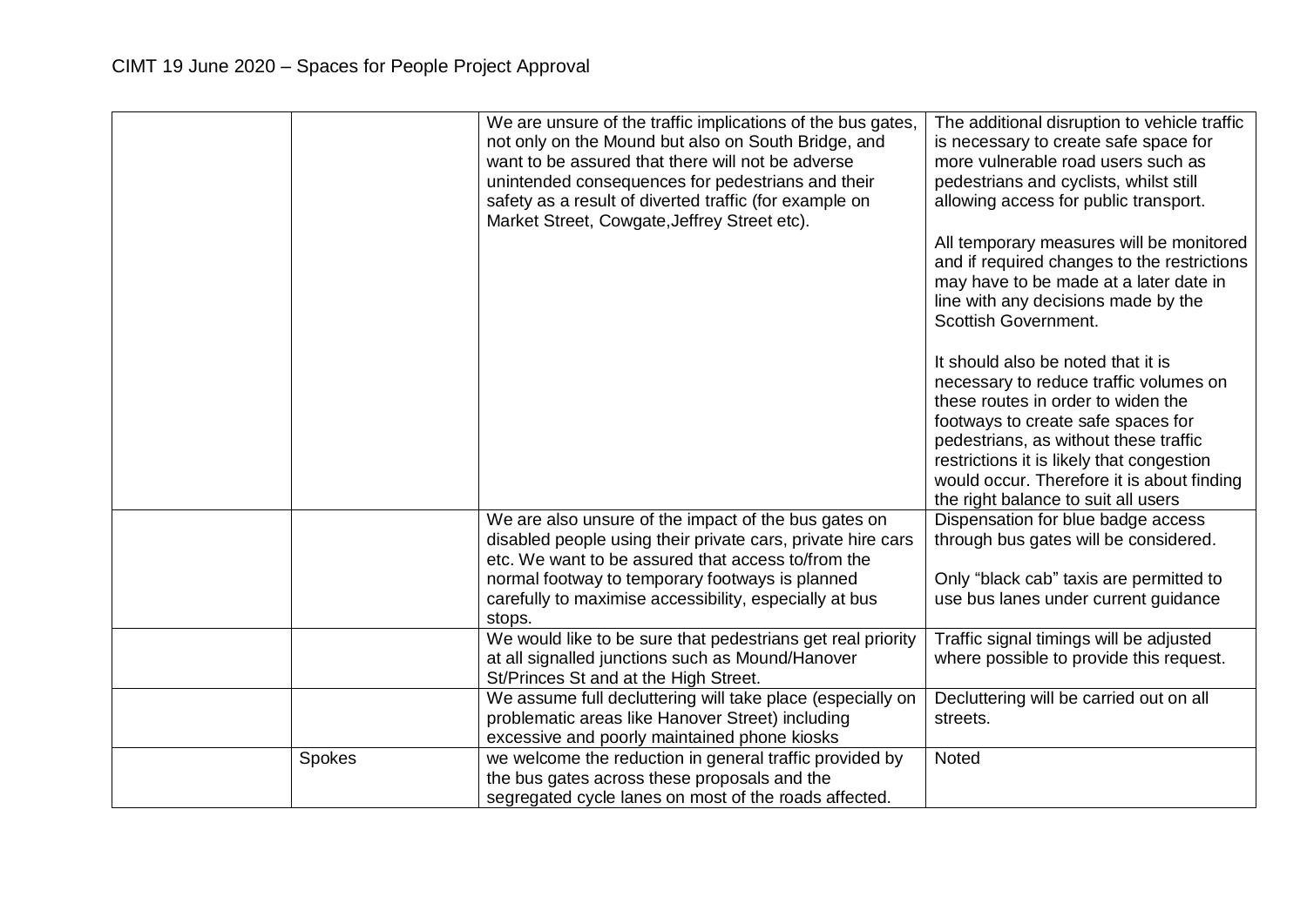|                                  | Instead of having two lanes southbound at Bank Street,<br>when all buses go straight ahead, we suggest using the<br>space to widen the existing narrow cycle lanes.<br>If possible, widen the southbound traffic lane on the<br>bend prior to Market St, as buses often encroach into the<br>existing cycle lane there                                                                                                                                                                                                                                                                                                                                                                                                                  | This will be considered during the<br>detailed design.<br>This will be considered during the<br>detailed design.                                                                                                                                              |
|----------------------------------|-----------------------------------------------------------------------------------------------------------------------------------------------------------------------------------------------------------------------------------------------------------------------------------------------------------------------------------------------------------------------------------------------------------------------------------------------------------------------------------------------------------------------------------------------------------------------------------------------------------------------------------------------------------------------------------------------------------------------------------------|---------------------------------------------------------------------------------------------------------------------------------------------------------------------------------------------------------------------------------------------------------------|
|                                  | Repairs to the surface in the uphill cycle lane would be<br>very beneficial.                                                                                                                                                                                                                                                                                                                                                                                                                                                                                                                                                                                                                                                            | Carriageway patching has already been<br>programmed.                                                                                                                                                                                                          |
|                                  | If possible, widen the downhill cycle lane at the corner of<br>Bank Street as drivers often cut the corner                                                                                                                                                                                                                                                                                                                                                                                                                                                                                                                                                                                                                              | This will be considered during the<br>detailed design.                                                                                                                                                                                                        |
|                                  | Please note that vehicles loading/waiting at start of Bank<br>Street northbound is currently a problem                                                                                                                                                                                                                                                                                                                                                                                                                                                                                                                                                                                                                                  | This will be considered during the<br>detailed design.                                                                                                                                                                                                        |
| <b>Edinburgh Access</b><br>Panel | Pedestrians and wheelchair users must be protected<br>from cyclists with as much segregation as possible. We<br>are particularly concerned about the layout for George IV<br>Bridge which apparently involves a cycle path separated<br>only by a painted line from the footway. This sort of<br>design is unsafe for pedestrians, especially those with a<br>vision impairment who rely on a level-change in order to<br>be able to use a guide dog safely. As a comparison,<br>blind pedestrians are effectively excluded from the Leith<br>Walk pavements because they are separated from the<br>cycle paths only by a tactile strip, not by a level-change.<br>In summary, cycle paths must be on the roadway, not<br>the pavement. | The proposed cycle lane is located on<br>the carriageway along side an extended<br>footway. This leaves the existing footway<br>available for disabled users to travel<br>safely.<br>Proposals are being developed to<br>resolve these concerns at bus stops. |
|                                  | Measures must be in place to slow cyclists down at<br>places where segregation from pedestrians is impossible<br>- eg at floating bus stops and pedestrian crossing points.<br>On this point we are particularly concerned about the<br>design for the Mound. Does it involve a 2-way cycle path                                                                                                                                                                                                                                                                                                                                                                                                                                        | The cycle lane on the mound is for<br>cyclists traveling uphill.<br>Proposals are being developed to                                                                                                                                                          |
|                                  | on the east side of the road? If so, we perceive a risk to<br>pedestrians (as well as to cyclists) at the bus top next to<br>the RSA as cyclists approach at speed down the steep<br>descent.                                                                                                                                                                                                                                                                                                                                                                                                                                                                                                                                           | resolve these concerns at bus stops.                                                                                                                                                                                                                          |